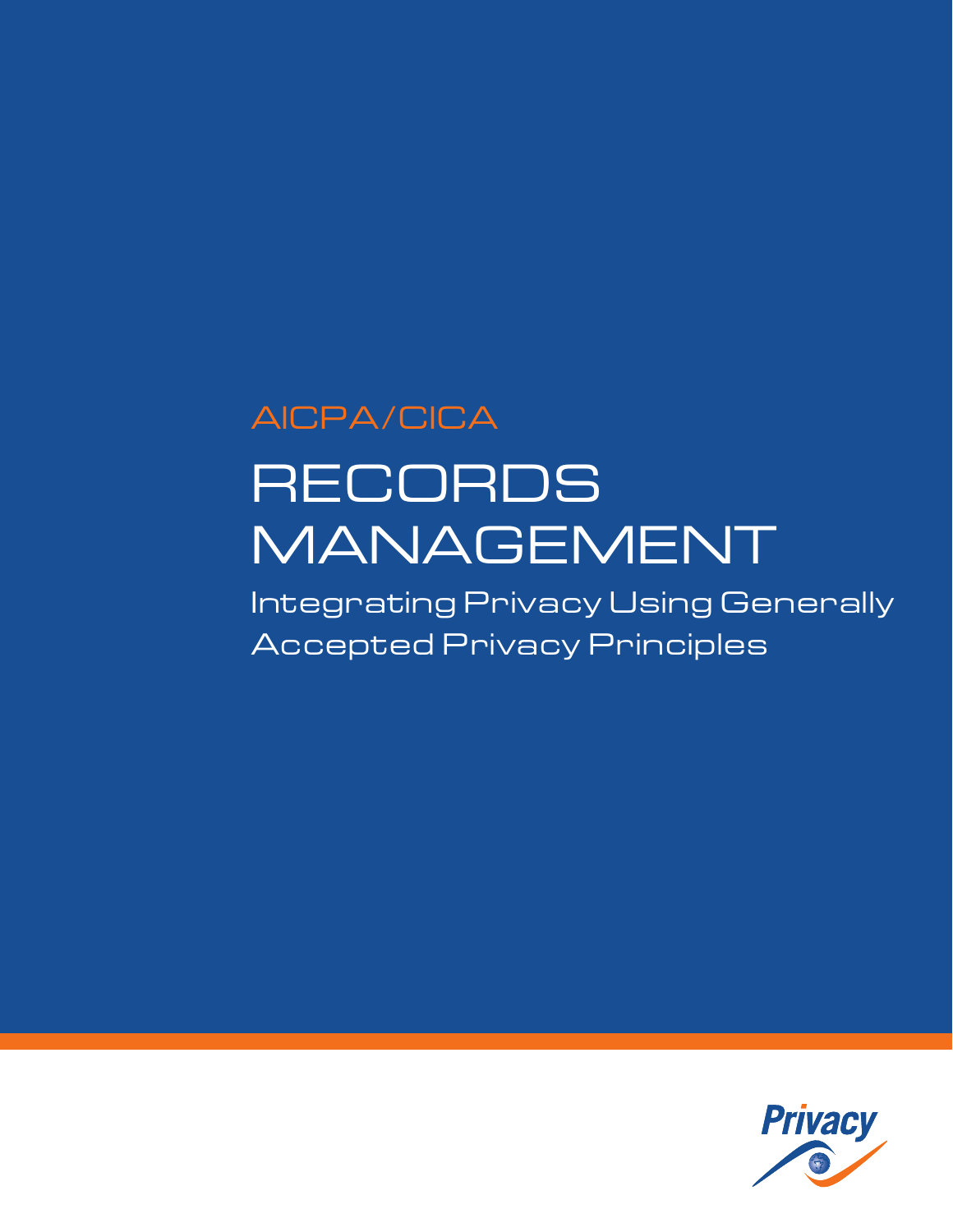#### **AICPA/CICA Privacy Task Force**

*Chair* – Everett C. Johnson, CPA *Vice Chair* – Kenneth D. Askelson, CPA/CITP, CIA Eric Federing Philip M. Juravel, CPA Sagi Leizerov, Ph.D., CIPP Rena Mears, CPA/CITP, CISSP, CISA, CIPP Robert Parker, FCA, CA•CISA, CMC Marilyn Prosch, Ph.D., CIPP Doron M. Rotman, CPA (Israel), CISA, CIA, CISM, CIPP Kerry Shackelford, CPA Donald E. Sheehy, CA•CISA, CIPP/C

#### *Staff Contacts:*

**CICA** Nicholas F. Cheung, CA, CIPP/C Principal, Assurance Services Development

#### AICPA

Nancy A. Cohen, CPA/CITP, CIPP Senior Technical Manager, Specialized Communities and Practice Management

*A special word of appreciation goes to Nicholas F. Cheung, CA, CIPP/C, for his dedication to this project.*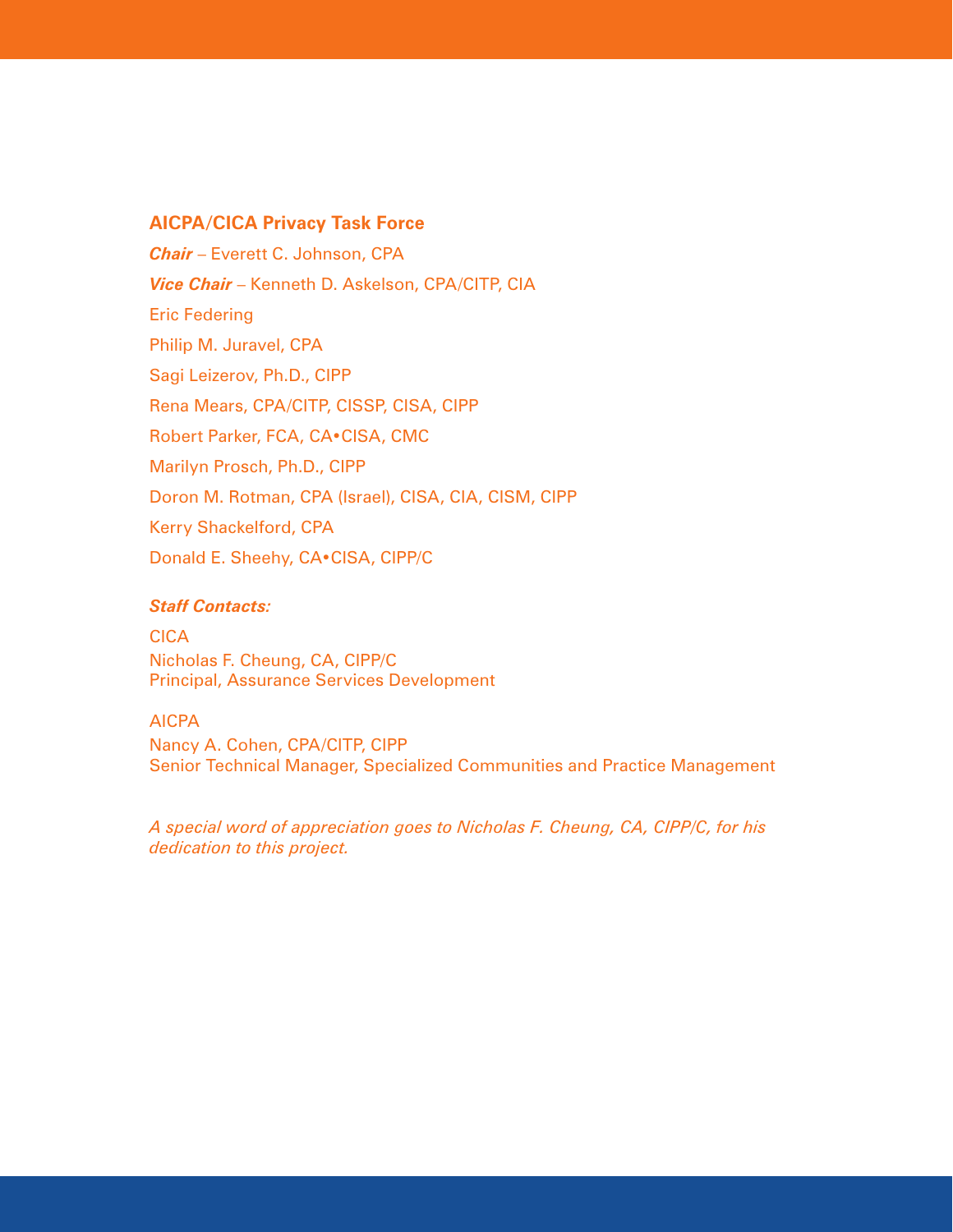

# Table of Contents

|     | <b>Foreword</b>                                        | $\overline{2}$ |
|-----|--------------------------------------------------------|----------------|
|     | <b>Definitions</b>                                     | 3              |
|     | <b>What is Records Management?</b>                     | 3              |
|     | <b>What is Personal Information?</b>                   | 3              |
| Ш.  | Why Is Privacy an Important Business Issue             | 5              |
|     | <b>What Are Some of the Privacy Concerns</b>           |                |
|     | <b>Regarding Records Management?</b>                   | 6              |
| IV. | Using GAPP to Integrate Privacy into a                 |                |
|     | <b>Records Management Program</b>                      | $\overline{7}$ |
|     | <b>What Are Generally Accepted Privacy Principles?</b> | $\overline{7}$ |
|     | GAPP Principle #1: Management                          | 8              |
|     | <b>GAPP Principle #2: Notice</b>                       | 10             |
|     | GAPP Principle #5: Use, Retention and Disposal         | 11             |
|     | GAPP Principle #8: Security for Privacy                | 15             |
|     | GAPP Principle #10: Monitoring and Enforcement         | 21             |
|     | <b>Conclusion</b>                                      | 22             |
|     | <b>Appendix A</b>                                      | 23             |

#### **Notice to Reader**

**DISCLAIMER:** This document has not been approved, disapproved, or otherwise acted upon by any senior technical committees of, and does not represent an official position of the American Institute of Certified Public Accountants or the Canadian Institute of Chartered Accountants. It is distributed with the understanding that the contributing authors and editors, and the publisher, are not rendering legal, accounting or other professional services in this document. If legal advice or other expert assistance is required, the services of a competent professional should be sought.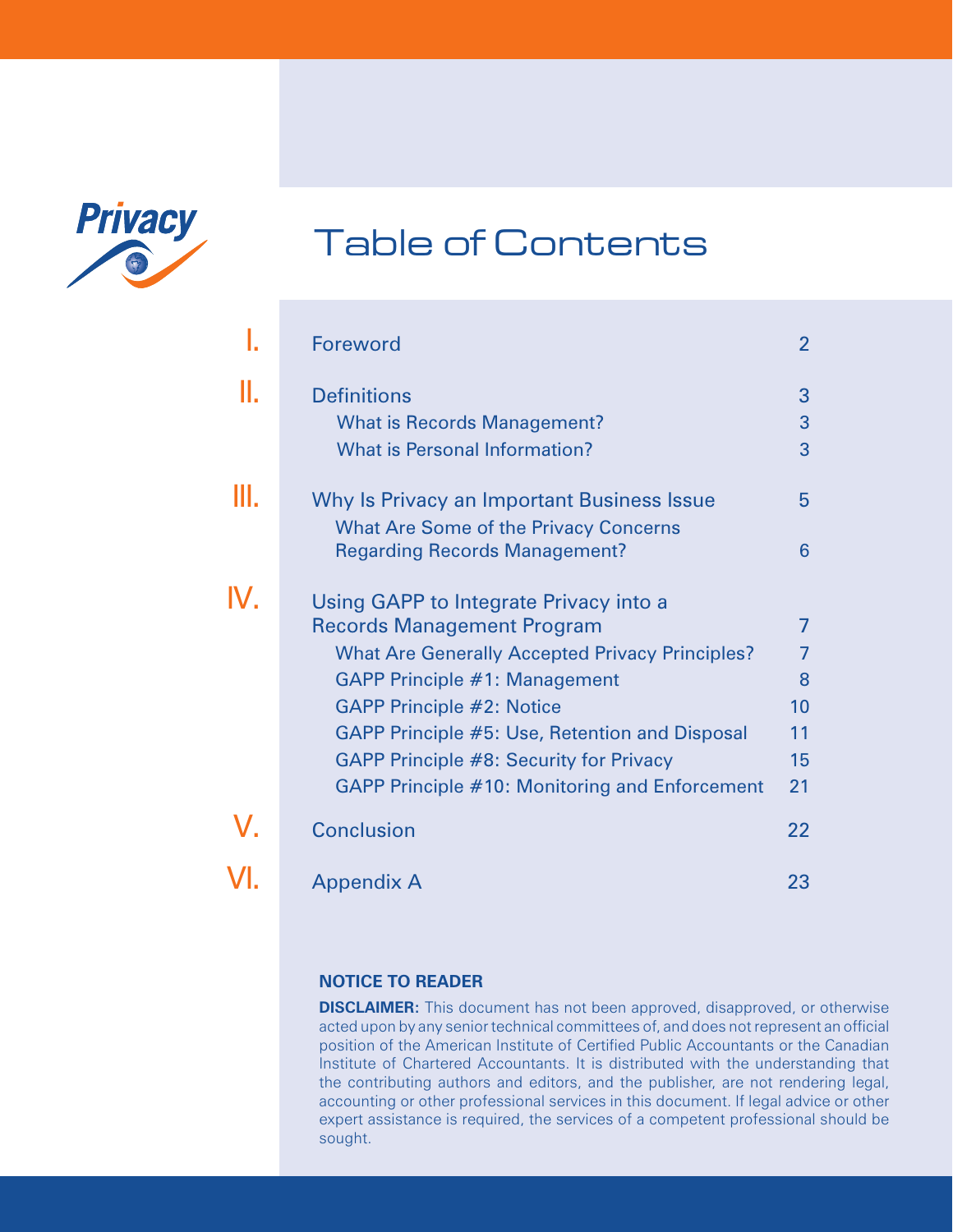## <span id="page-3-0"></span>I. Foreword

More and more, organizations face the critical issue of information overload. Before the electronic age, information was kept in paper form in file cabinets until there was no more room. Even then, the lack of storage did not necessarily motivate people to dispose of information, let alone dispose of it securely.

With the electronic age, information can now be stored in vast quantities, requiring less space and presumably less cost. With the widespread acceptance of the Internet, people have embraced shopping and banking online – leading to even more information being created than ever before.

Presumably, "information is power," but as with any valuable resource, it must be managed to maximize benefit and minimize cost. Information of a personal, sensitive or confidential nature must be protected from falling into the wrong hands.

This paper discusses the importance of designing privacy into an organization's records management program and how that can be accomplished using *Generally Accepted Privacy Principles (GAPP)*.

This publication will:

- explain what personal information is and why privacy is an important business issue.
- identify privacy concerns regarding records management.
- explain how GAPP can be used to integrate privacy into a records management program.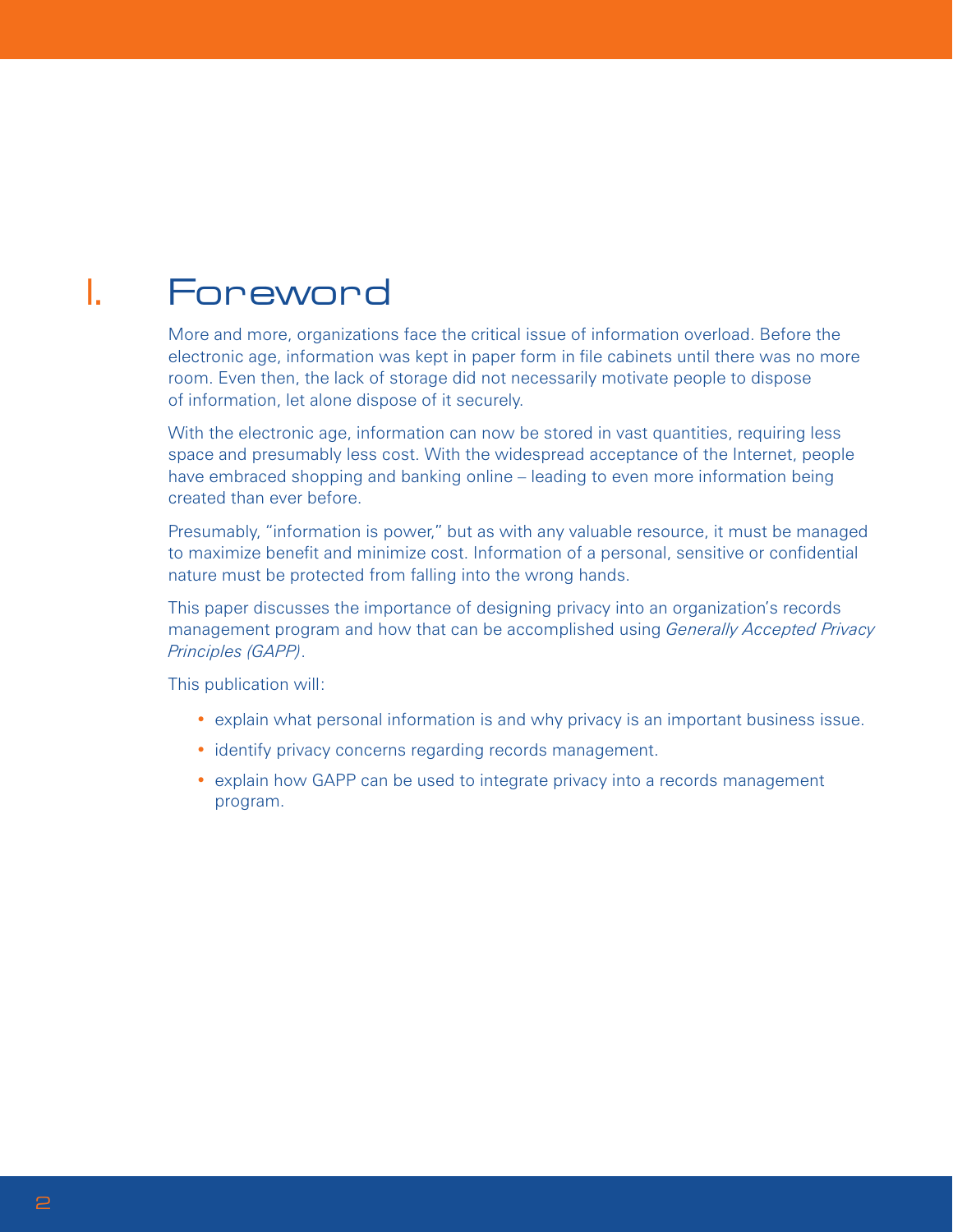# <span id="page-4-0"></span>II. Definitions

#### **What is Records Management?**

A *record* may be defined as information created, received and maintained as evidence and information by an organization or person, in pursuance of legal obligations or in the transaction of business<sup>1</sup>.

*Records management* therefore may be defined as the efficient and systematic control of the creation, receipt, maintenance, use and disposition of records, including the processes for capturing and maintaining evidence of and information about business activities and transactions in the form of records<sup>2</sup>.

In essence, records management is the management of information throughout the information life cycle<sup>3</sup>.

### **What is Personal Information?**<sup>4</sup>

*Personal information* (sometimes referred to as personal identifiable information) is information that is about, or can be related to, an identifiable individual. It includes any information that can be linked to an individual or used to directly or indirectly identify an individual. Individuals, for this purpose, include prospective, current and former customers, employees and others with whom the entity has a relationship. Most information collected by an organization about an individual is likely to be considered personal information if it can be attributed to an identified individual.

Some examples of personal information are:

- Name
- Home or email address
- Identification number (for example, a Social Security or Social Insurance number)
- Physical characteristics
- Consumer purchase history

<sup>&</sup>lt;sup>1</sup> ISO 15489-1, International Organization for Standardization, 2001

<sup>2</sup> ibid

<sup>&</sup>lt;sup>3</sup> The information life cycle consists of the following stages: Creation and Collection, Disclosure or Distribution, Use, Maintenance, and Disposal.

<sup>4</sup> Excerpted from the AICPA and CICA *Generally Accepted Privacy Principles*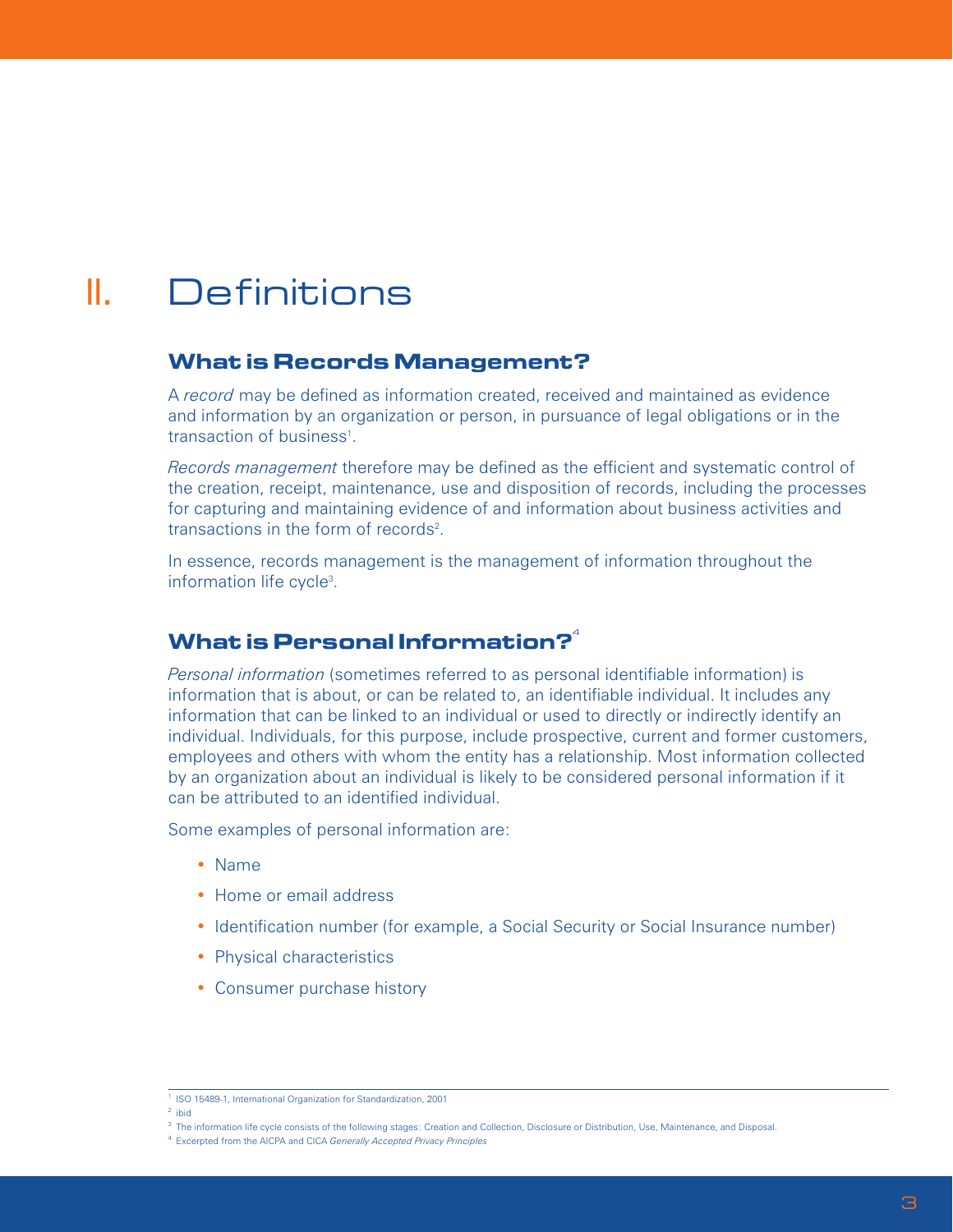Some personal information is considered *sensitive*. Various laws and regulations consider the following, among others, to be sensitive personal information:

- Information on medical or health conditions
- Financial information
- Racial or ethnic origin
- Political opinions
- Religious or philosophical beliefs
- Trade union membership
- Sexual preferences
- Information related to offenses or criminal convictions

Sensitive personal information generally requires an extra level of protection and a higher duty of care. For example, some jurisdictions may require explicit consent rather than implicit consent for the collection and use of sensitive information.

Some information about or related to people cannot be associated with specific individuals. Such information is referred to as nonpersonal information. This includes statistical or summarized personal information for which the identity of the individual is unknown or linkage to the individual has been removed. In such cases, the individual's identity cannot be determined from the information that remains because the information is deidentified or anonymized. Nonpersonal information ordinarily is not subject to privacy protection because it cannot be linked to an individual. However, some organizations may still have obligations over nonpersonal information due to other regulations and agreements (for example, clinical research and market research).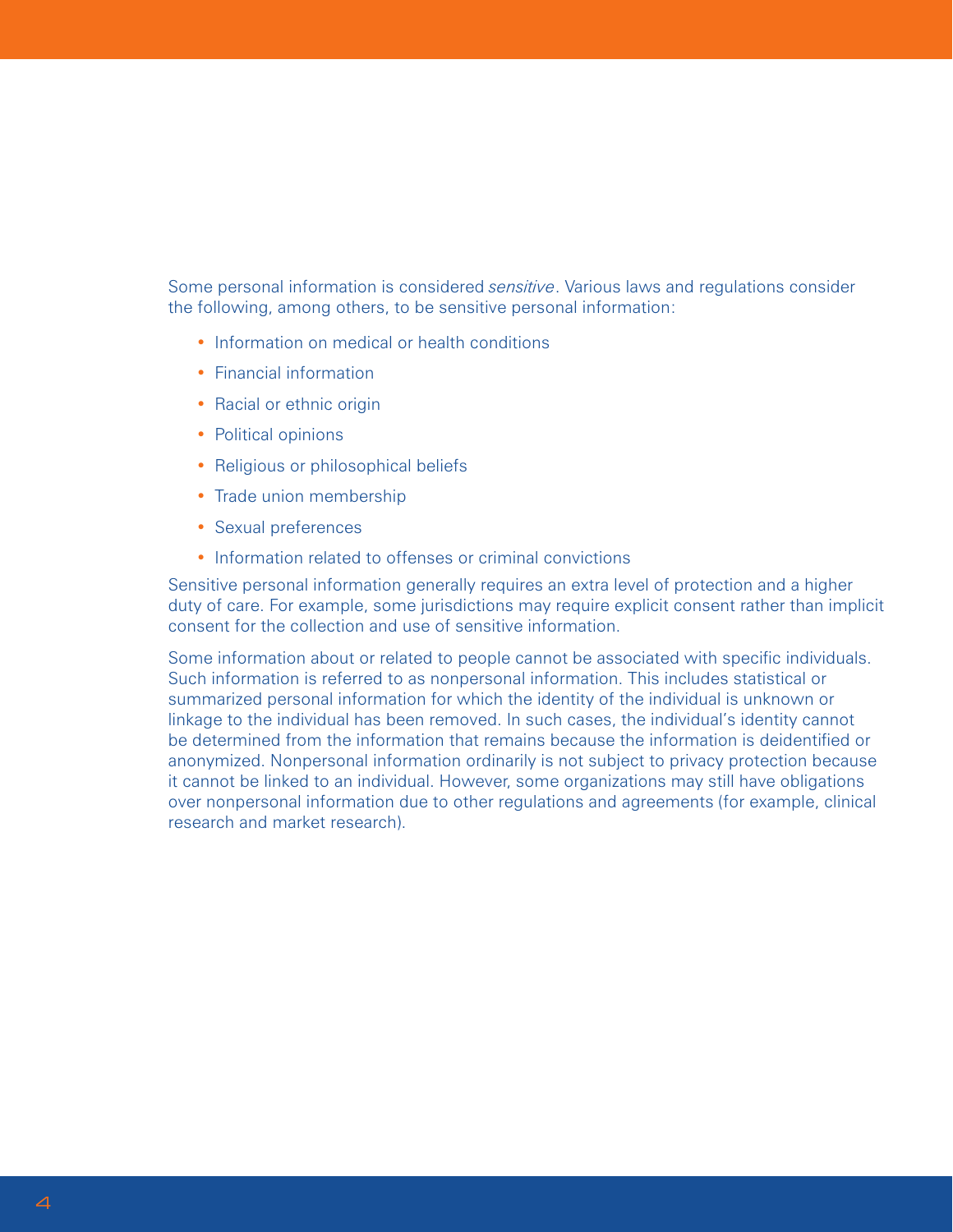# <span id="page-6-0"></span>III. Why is Privacy an Important Business Issue?

The loss of personal information can lead to grave consequences for the organization and the individuals involved. The misuse of personal information such as a credit card number or birth date, can lead to unauthorized purchases and identity theft.

For the organization, inadequate privacy policies and procedures can lead to:

- Damage to the organization's reputation, brand or business relationships
- Legal liability and industry or regulatory sanctions
- Charges of deceptive business practices
- Customer or employee distrust
- Denial of consent by individuals to have their personal information used for business purposes
- Lost business and consequential reduction in revenue and market share
- Disruption of international business operations
- Liability resulting from identity theft

Good privacy practices are a key part of corporate governance and accountability. An organization that is proactive in managing its privacy risk will benefit from customer goodwill and reduced costs related to privacy breaches. One way to address privacy risk is to focus attention on managing records that contain personal information at all stages of the information life cycle.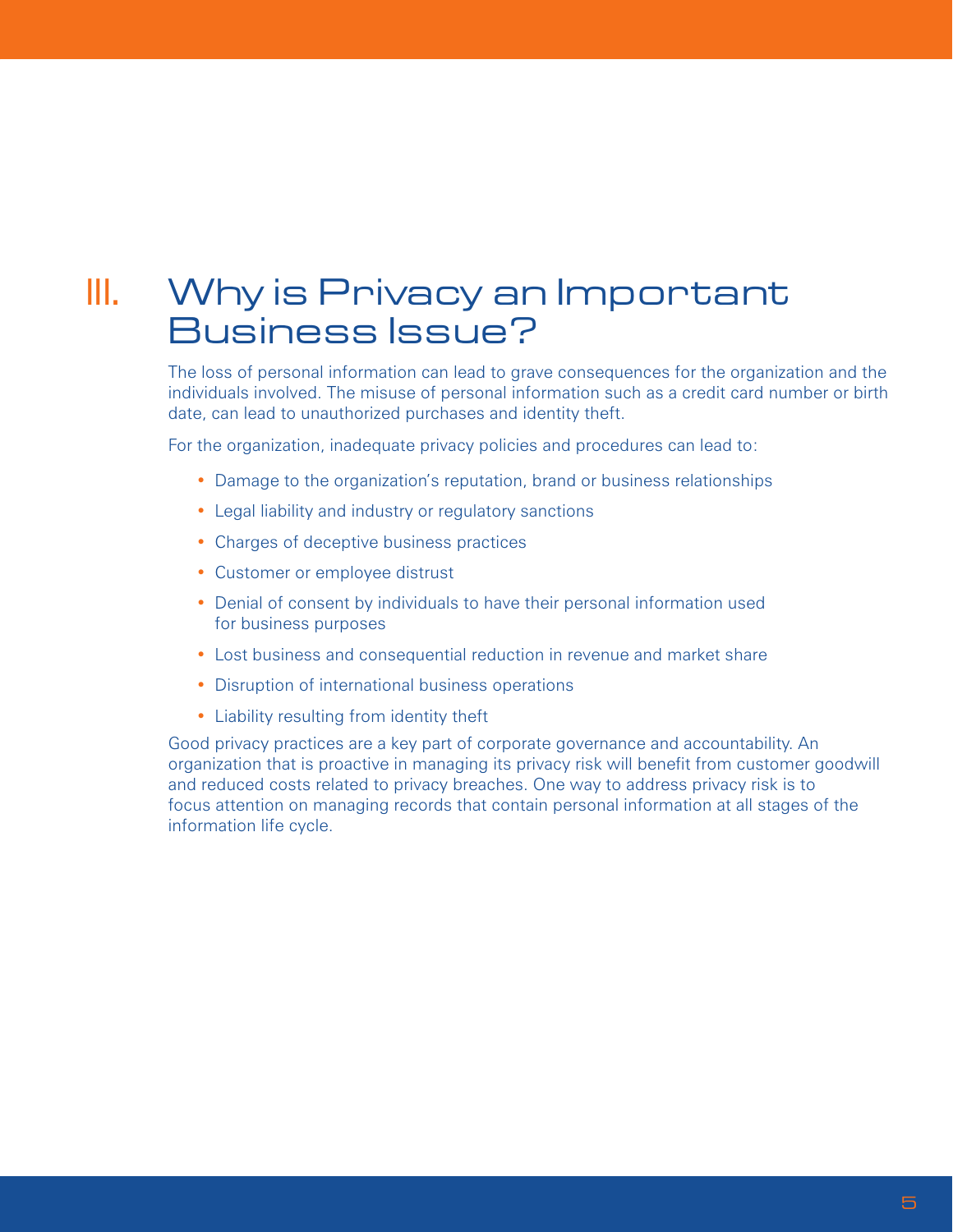### <span id="page-7-0"></span>**What Are Some of the Privacy Concerns Regarding Records Management?**

Unlike other information, personal information requires special attention due to its importance and value to customers and the growing incidences of identity theft. Organizations must ensure its records management program secures, protects and disposes of personal information in accordance with its privacy policy, industry standards and legislative requirements.

- What type of information is being collected? Different types of information require different levels of protection. Knowing what type of information is being collected allows an organization to classify it properly and employ the appropriate means to protect it.
- Is there a need to collect or is too much being collected? Collecting unrequired personal information may be prohibited under privacy legislation. In addition, an organization must take the appropriate measure to protect such information, so collecting less helps minimize the risk that information may be misused, lost or stolen.
- To whom is information being disclosed? Personal information collected remains the responsibility of the organization that collected it, regardless of whether that information has been disclosed to a third party. Organizations should ensure contracts with thirdparty processors of such information incorporate privacy protections.
- What privacy laws and regulations apply? Organizations may be subjected to a number of laws and regulations that apply to the protection of personal information depending on the state, province or country. Such organizations should be informed about which laws and regulations apply, including cross-border transfers of personal information.
- Is the organization disposing or destroying personal information properly and on a timely basis? Disposal of personal information in the garbage or recycling bins without secure and proper shredding has led to many cases of privacy breaches. If the disposal and destruction of records containing personal information is outsourced to third parties, does the organization obtain assurances that it has been done properly and on a timely basis?
- Are employees given the appropriate level of access to personal information? Access to personal information should be restricted to a minimum number of employees and to only those with job responsibilities that require such access. Organizations should have controls, procedures and mechanisms in place to maintain and monitor these authorized-access lists. Organizations should ensure employees receive the appropriate level of access to carry out their job responsibilities.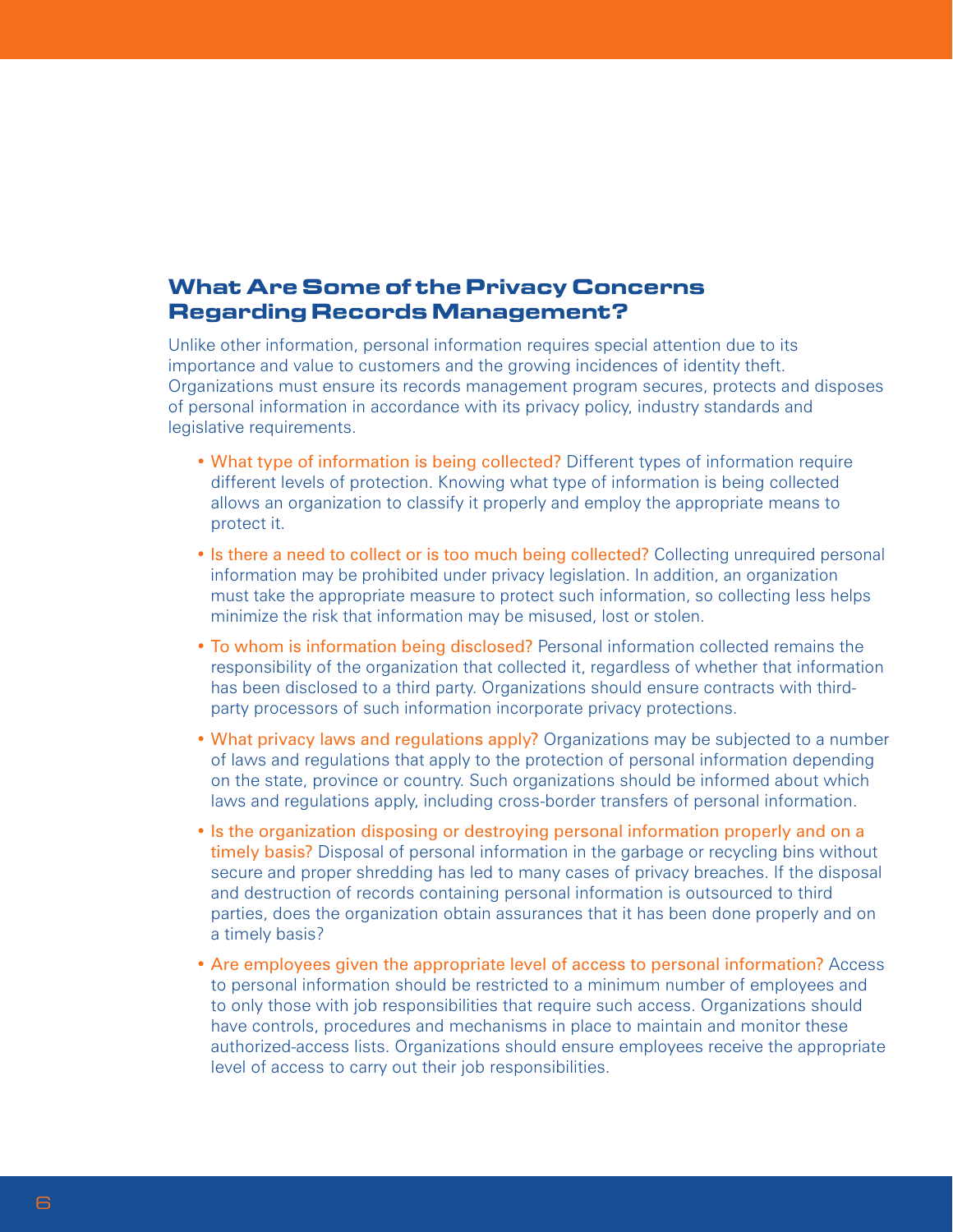# <span id="page-8-0"></span>IV. Using GAPP to Integrate Privacy into a Records Management Program

#### **What Are Generally Accepted Privacy Principles?**

*Generally Accepted Privacy Principles* (GAPP) were developed by the American Institute of Certified Public Accountants (AICPA) and Canadian Institute of Chartered Accountants (CICA) as a global privacy framework to help organizations create an effective privacy program that addresses privacy risks, obligations and business opportunities. They are based on fairinformation practices included in many privacy laws and regulations of various jurisdictions around the world and recognized good privacy practices.

- The 10 generally accepted privacy principles are:
	- 1. Management
	- 2. Notice
	- 3. Choice and consent
	- 4. Collection
	- 5. Use, retention and disposal
	- 6. Access
	- 7. Disclosure to third parties
	- 8. Security for privacy
	- 9. Quality
	- 10. Monitoring and enforcement

For each of the 10 privacy principles<sup>5</sup>, relevant, objective, complete and measurable criteria have been developed for evaluating an entity's privacy policies, communications, and procedures and controls.

The remainder of this paper will explore the principles and criteria in GAPP that have particular relevance to a records management program.

<sup>&</sup>lt;sup>5</sup> See Appendix A for more details about the 10 generally accepted privacy principles.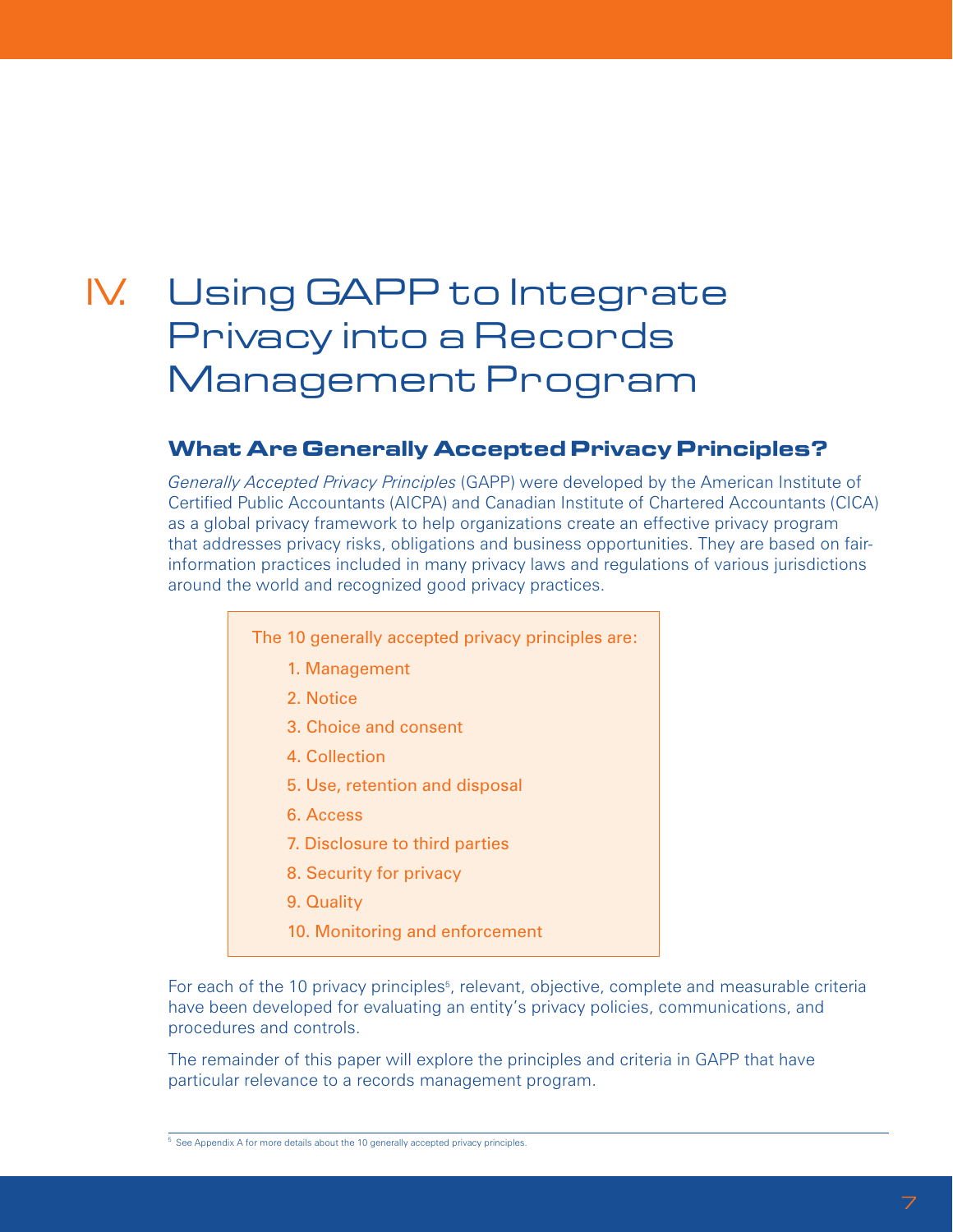### <span id="page-9-0"></span>**GAPP Principle #1: Management**

Under this principle, the entity should define, document, communicate and assign accountability for its privacy policies and procedures.

#### *Conducting a Personal Information Inventory*

In any organization, departments may be collecting different types of personal information for various purposes. It is the privacy officers' responsibility to enforce the policies that protect personal information. To carry out that responsibility effectively, an organization should consider undertaking a personal information inventory.

A personal information inventory will determine what personal information is being collected and by whom. By completing a personal information inventory, records management personnel and the privacy officer can determine if the personal information being collected is necessary and if proper measures are in place to store and dispose of it securely.

The inventory can be conducted by requesting the following from each department:

- List all types of personal information (PI) being collected (i.e., name, address) and the purpose of that collection (i.e., sales transaction)
- From where the PI is collected (i.e., directly from customer, transferred from third party)
- Identify business systems that collect and process personal information (for example, payroll systems, point-of-sale systems, loan and financing systems)
- Where the PI is stored (i.e., data warehouses, offsite storage, electronic files, paper files, laptops)
- Who is authorized to have access to PI and who has had access to it
- To whom PI is being disclosed externally

#### *Classifying Personal Information6*

Classifying information is based on an inverse relationship between security and accessibility: the higher the security level, the fewer number of persons should have access to that information. Employee access to information should be restricted to those who have the necessary security clearance (if applicable), have a need to know the information in question and have been granted formal access approval. Access to personal information should be restricted to only that information necessary to perform a job. This practice is known as the "Principle of Least Privilege."

<sup>6</sup> Portions of this publication have been excerpted from *The Canadian Privacy and Data Security Toolkit for Small and Medium Enterprises* by Claudiu Popa. The Canadian Institute of Chartered Accountants, 2009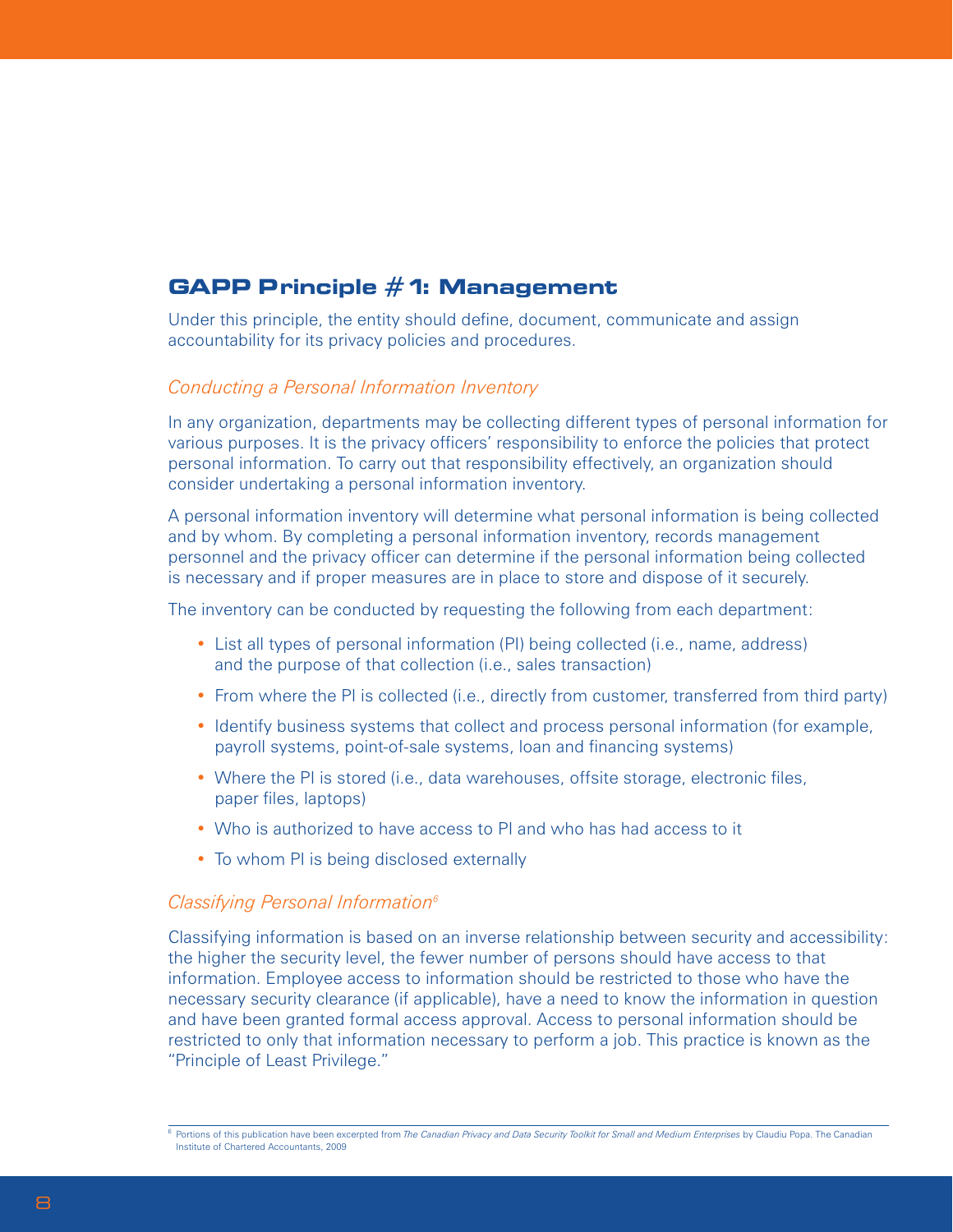Information-classification levels typically vary from two to five. One example of a three-tier information classification is identifying the information as Public, Business Confidential or Secret.

#### **Public:**

The lowest security level; intended for publicly available information; minimal security controls required.

*Examples: Organizational privacy policies, marketing materials, press releases, etc.*

#### **Business Confidential:**

The medium security level; intended for authorized personnel; moderate security controls required.

*Examples: Customer name, address, phone numbers*

#### **Secret:**

The highest security level; intended for the most sensitive information; access restricted to a minimum number of persons operating under the highest security controls.

*Examples: Bank account numbers, credit account numbers, financial information before public release, Social Insurance numbers (SIN), Social Security numbers (SSN), product formulas*

It may be advantageous to designate an information classification specifically for PI. In some jurisdictions, PI is specifically protected under privacy laws and may be subject to specific requirements concerning retention and disposal. Organizations need to retain PI (especially PI used to make a decision affecting an individual) for a suitable period to allow individuals to access their PI. Entities often need to respond to such access requests within a short period of time (for example, 30 days). By designating an information classification for PI, privacy officers and records management personnel can more readily monitor the use and disclosure of PI, and it can help facilitate responding to access requests on a timely basis.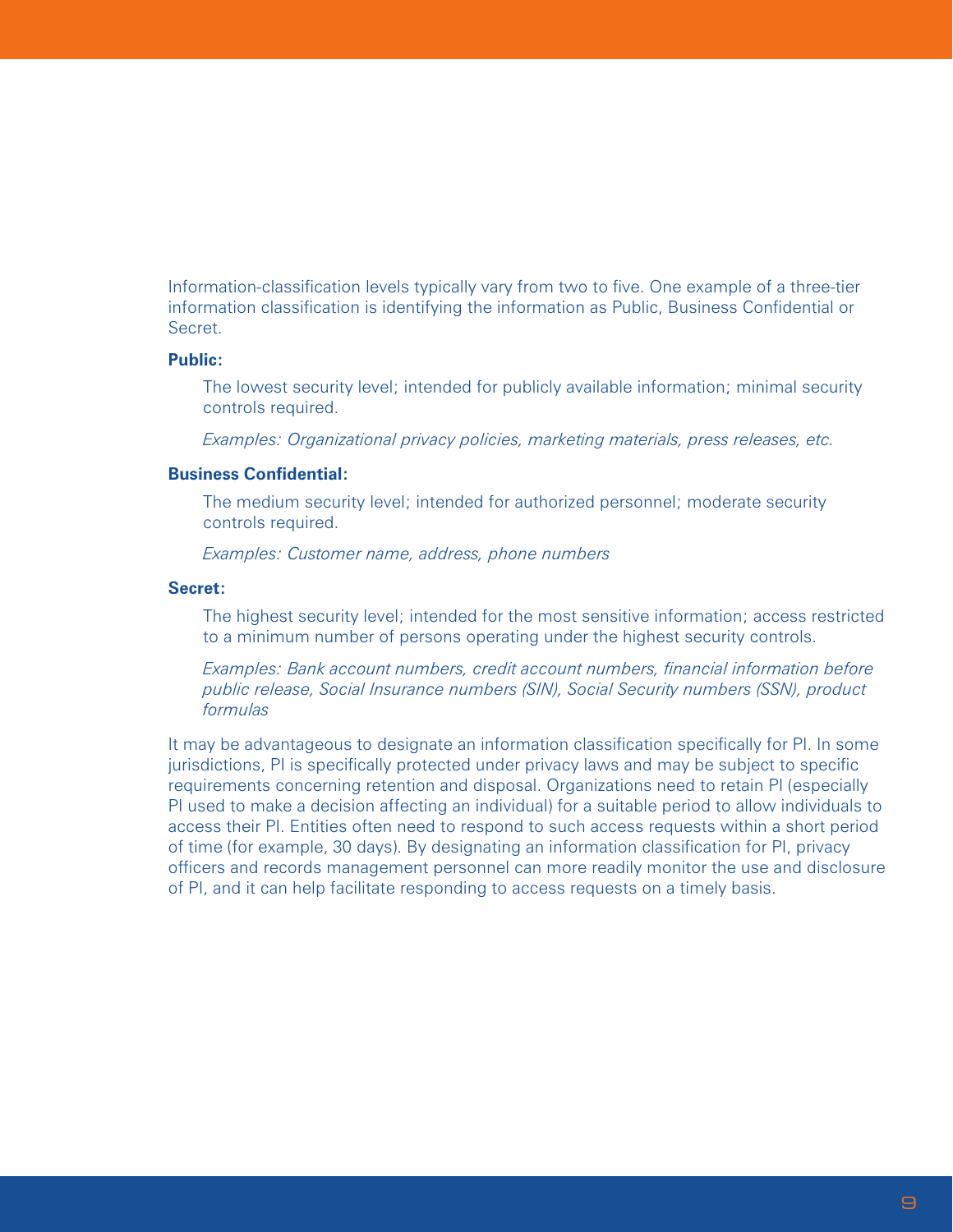#### <span id="page-11-0"></span>*Applying Information Classification to Personal Information*

Information can be segmented according to its sensitivity. A complete data record could be divided into segments to make some data available while securing the more sensitive segments for restricted use. For example, consider the employee profile of a person in a management position:

#### **Public:**

As a representative of the company, the manager's name and business contact information can be made publicly available with no loss of privacy.

#### **Business Confidential:**

The manager's private contact information (i.e., home address and phone number) is provided to only a select number of employees for use only within the company, such as an emergency contact list.

#### **Secret:**

The manager's salary, Social Security or Social Insurance number, and professional record are securely stored with only the manager and Human Resources having access.

### **GAPP Principle #2: Notice**

Under this principle, an entity should provide notice about its privacy policies and procedures and identify the purposes for which personal information is collected, used, retained and disclosed.

An organization's privacy policy should address how long it will retain PI under its control. At a minimum, the privacy policy should state that PI is retained for no longer than necessary to fulfill the stated purposes, or for a period specifically required by law or regulation<sup>7</sup>.

Privacy officers and records management personnel should also ensure the protection of PI is properly reflected in the organization's records management policies and procedures. In particular, management should ensure that the records management policies properly reflect any provisions in the privacy policy that pertain to records management. Employees should receive applicable training about these records management policies and procedures.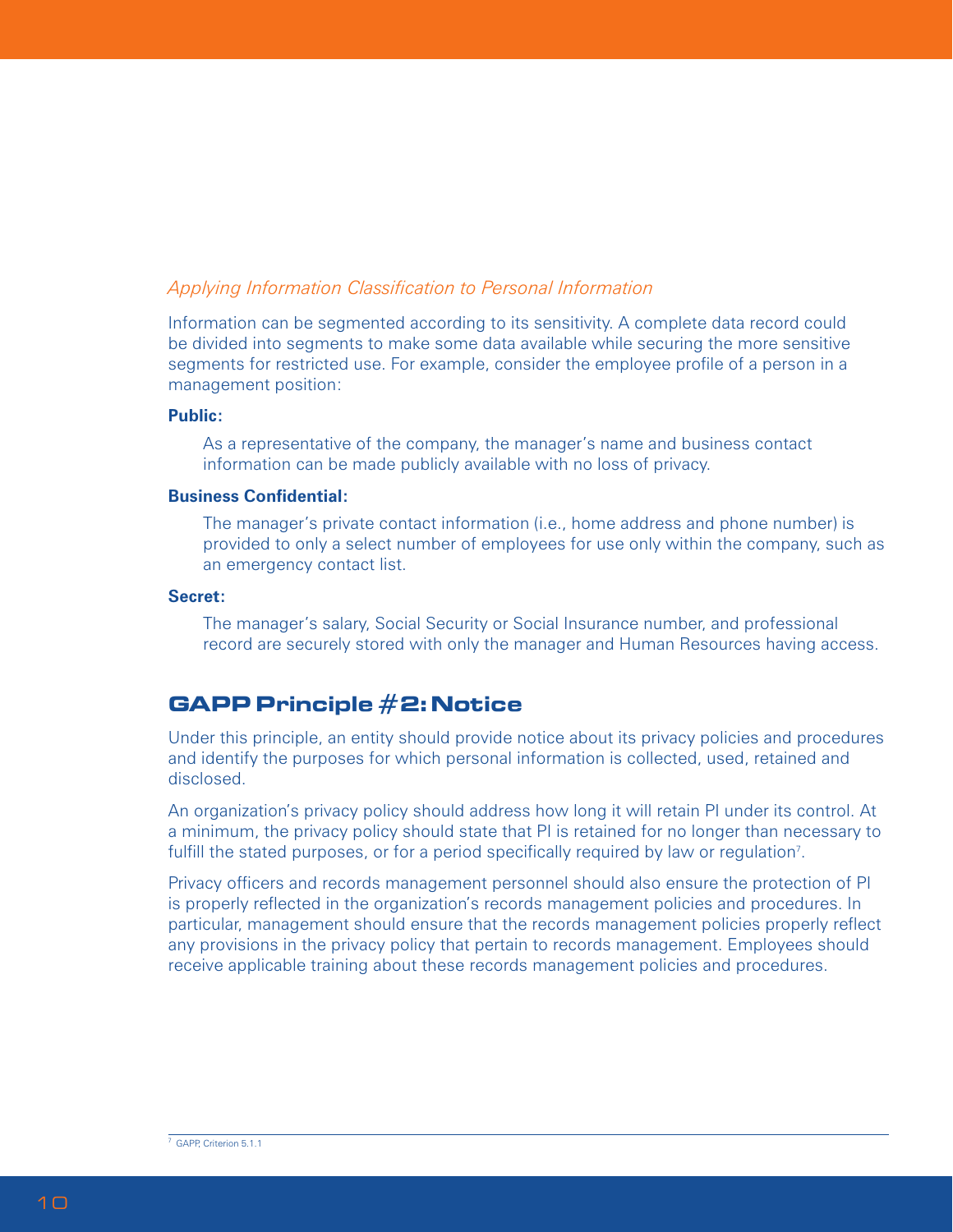### <span id="page-12-0"></span>**GAPP Principle #5: Use, Retention and Disposal**

Under this principle, the entity should limit the use of personal information to the purposes identified in the notice and for which the individual has provided implicit or explicit consent. The entity retains personal information for only as long as necessary to fulfill the stated purposes or as required by law or regulations and thereafter appropriately disposes of such information.

#### *How Long to Retain Personal Information*

How long PI is kept within your organization will depend on a number of factors. A retention policy should address the different types of PI an organization may collect. For instance, PI of a transactional nature such as credit card numbers may not be needed after the transaction has completed, while a customer's name, address and phone number may be kept on file for future customer service or transactions.

Two privacy considerations should be kept in mind in developing or reviewing a records retention policy:

- PI should be disposed of once its use or retention is no longer required for business or legal purposes
- PI should not be retained or used for purposes that have not been disclosed in the privacy policy. If PI is being retained for a purpose that has not been disclosed, consent from the individual is required.

Factors to Consider in Determining Appropriate Retention Periods<sup>8</sup>

- Nature of organization's business and current activities
- Access request obligations
- Legal and regulatory requirements, including those related to securities, privacy, health, taxes and employment
- Use/benefit of the records and the consequences of not having them, including historical considerations
- Purpose of data collection
- Customer authentication requirements
- Need to manage any potential risk (for example, future litigation, investigations, audits)
- Contractual obligations of the organization, including obligations to third parties
- Industry or trade association guidelines

<sup>&</sup>lt;sup>8</sup> Records Retention – Risk Review, PrivaWorks, Nymity (nymity.com)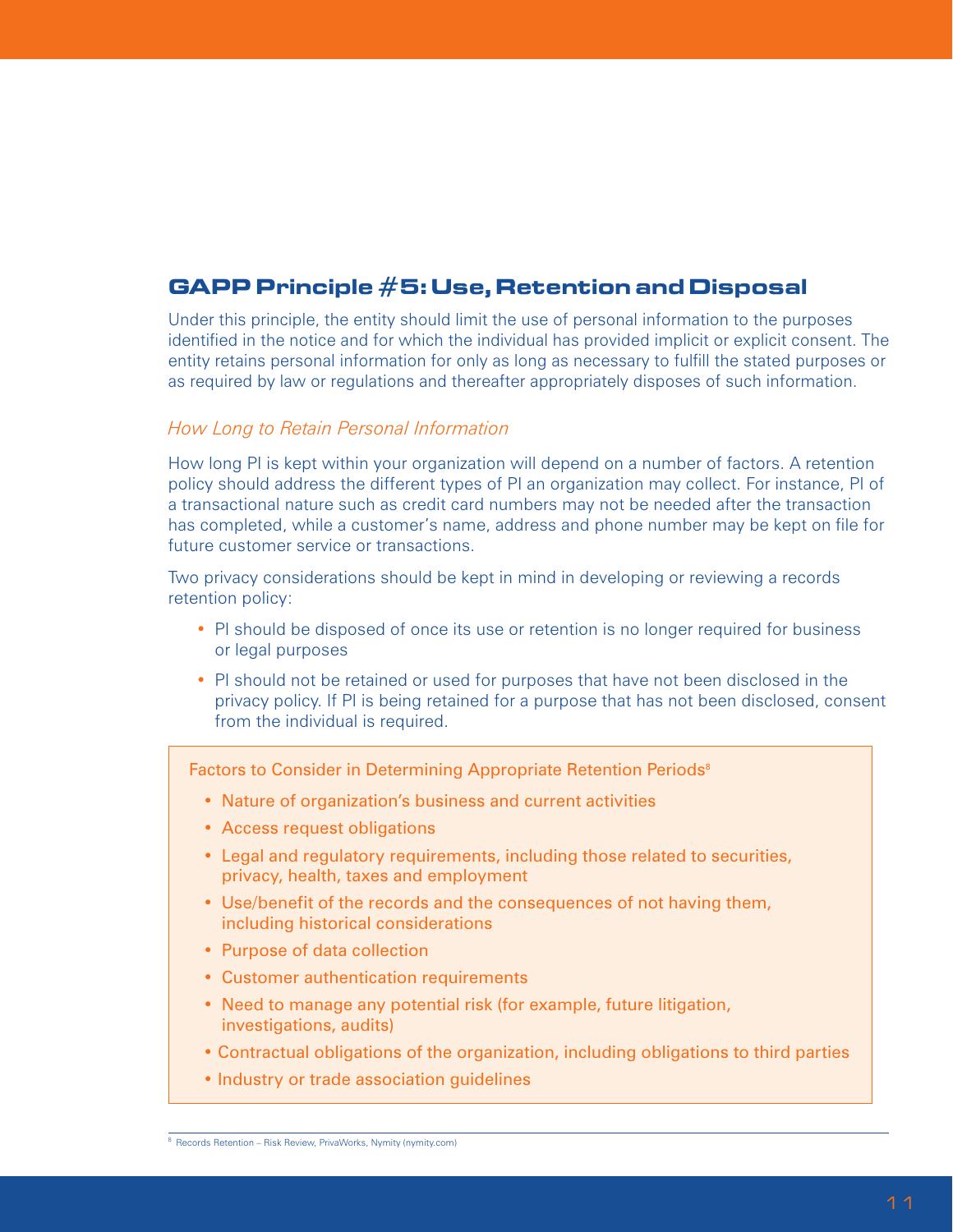#### *Destruction Of Personal Information – "You Can't Lose It If You Don't Have It"*

After statutory or business retention regulations have been met, PI at the end of the information life cycle must be destroyed in a manner that is secure and does not allow that information to be recovered. Destruction of unneeded PI can save storage costs, reduce the possibility of loss and lower the risk of litigation. Electronic files should be securely deleted and physical files should be sent for secure disposal according to one of the following methods:

- For electronic-read-only media (such as CD-ROMs) crushing, pulverizing, drilling holes and other methods to render the media unusable and unreadable
- For electronic-read/write media (such as hard drives, USB keys) overwriting/wiping/ deleting
- For paper records shredding or burning

Particular attention should be paid to ensuring the process is irreversible and the data irretrievable. In general, burning or incineration is the most effective way to ensure the information cannot be recovered; however, shredding is the most common method.

#### *What To Consider Before Destroying Personal Information*

- Whether the destruction has been properly authorized and adheres to records management policies and procedures, including established retention and destruction schedules.
- Whether it would be appropriate to remove, redact or anonymize the data rather than destroy all the data. Redaction is the removal of specified PI from a customer's record without removing all PI in the record (such as the removal of credit card information once the transaction is complete). Anonymizing the data would involve the removal of PI that would prevent the linking of other information to a specific individual (such as the removal of all patient names, addresses and hospital identification numbers from data being used for a research study).
- Ensure records related to an investigation, audit, legal process, claim warranty, complaint, dispute or access request are not destroyed/disposed of. Flagging such records and making employees aware of such flags is one example.
- Ensuring that only employees properly trained in records management procedures carry out destruction procedures to prevent accidental or inappropriate destruction or inappropriate handling of personal information.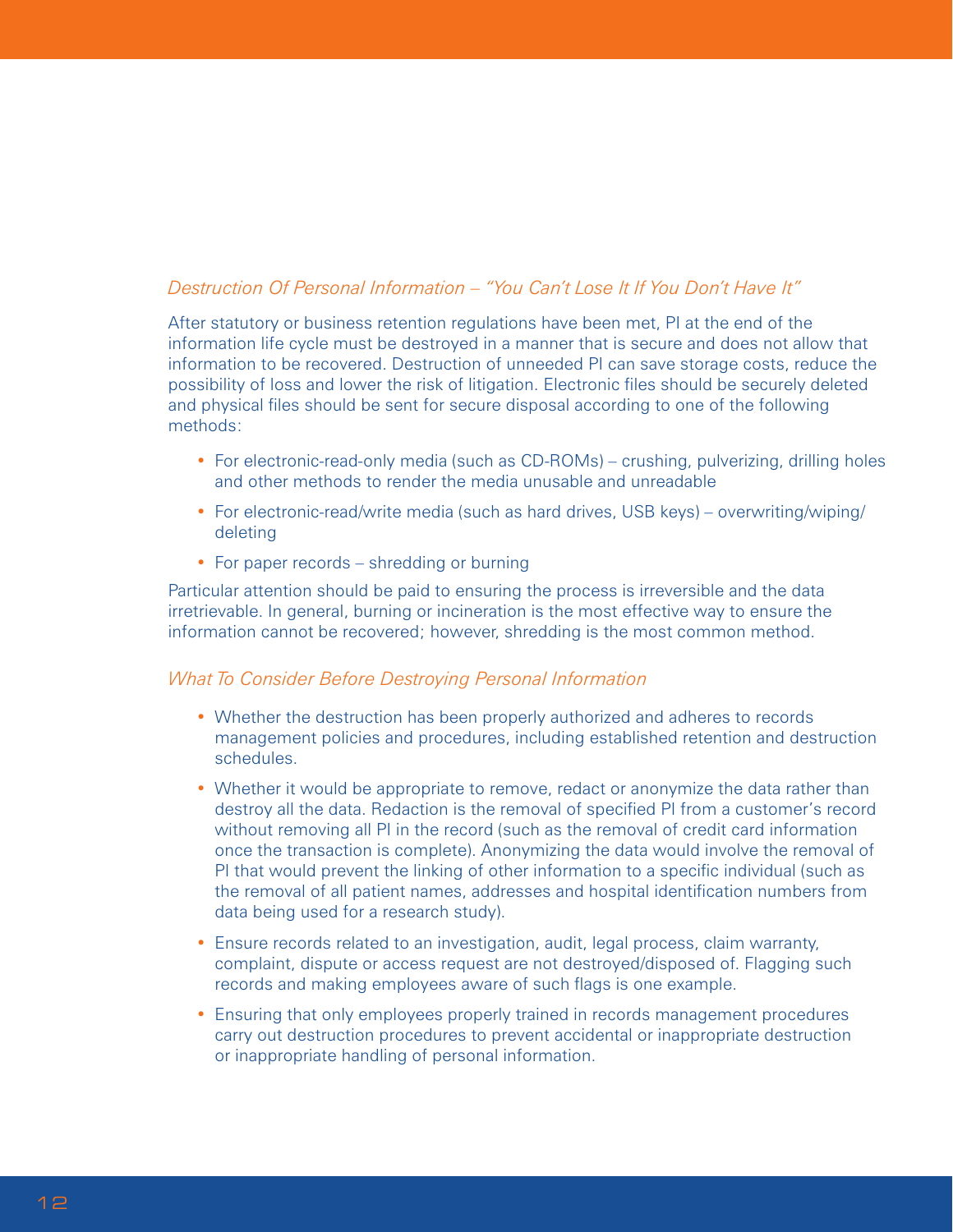#### *Shredding*

#### **Shredding Machines**

Shredding machines should be standard office equipment, so employees have a secure means of document destruction. Shredders should cross cut instead of strip cut to reduce the possibility of reconstructing documents and recovering the original data. Purchase reliable shredders that do not break down frequently, since shredders that do, will discourage employees from using them.

Employees must not dispose of personal information in a recycling bin. Many cases have been documented where personal information that was disposed of in the recycling bin or in the garbage have been found by individuals, becoming a treasure trove of information for identity thieves.

*"…while it certainly seems like common sense that discarded personal information should be destroyed…this is not happening. There are media reports literally every day about privacy breaches resulting from unsafe information destruction practices. These range from documents left in dumpsters or recycling bins, where they are easily accessible to the public, to information being left on old computers or other electronic equipment slated for reuse or recycling."*

> – Sheldon Greenspan, Government Relations Chair, NAID-Canada, February 6, 2008, British Columbia Special Committee to review the Personal Information Protection Act (PIPA)

Organizations with a volume of documents too large to be handled through an in-house shredder must hire a professional shredding service. Shredding services will generally leave a secure receptacle on each floor that employees can discard any papers that need to be shredded. This eliminates any need for employees to shred and also decreases the likelihood that unauthorized personnel have access to personal information. Whether your organization opts for on-site or off-site destruction, your organization must ensure a written contract is signed and that it includes appropriate provisions to make clear the responsibilities of both parties (see Off-Site Destruction below).

#### **On-Site Destruction**

For on-site destruction, a shredding vehicle is brought to your premises to enable a member of your staff to oversee and verify that the shredding has taken place on a timely basis. This can be especially attractive as your organization ensures the chain of custody over the personal information has not been broken. The organization should ensure that a Certificate of Destruction is issued.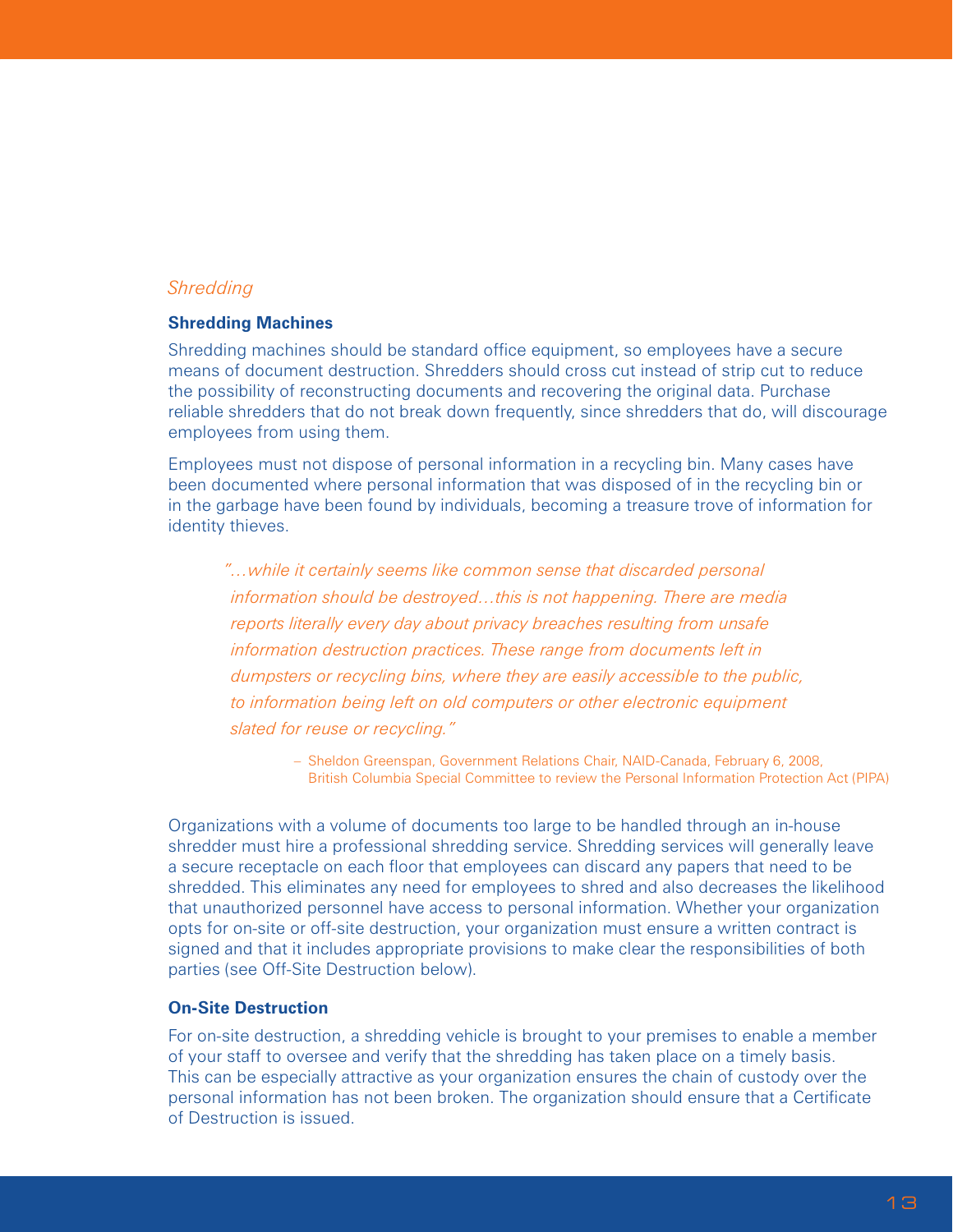#### **Off-Site Destruction**

Off-site destruction is ideal for larger volumes of information. The shredding service will come and pick up the materials to be destroyed and perform the service on their premises. An advantage to using off-site destruction is that materials are often commingled with material from other organizations, making it even more difficult for anyone to recreate the documents, should they come into possession of the shredded information. However, the organization must ensure the shredding service will carry out their responsibilities in a timely manner and allow employees to visit and conduct audits as necessary.

#### **What to Consider in a Contract with a Shredding Service**

The Information and Privacy Commissioner of Ontario has published a fact sheet (**ipc.on.ca/ index.asp?navid=46&fid1=451**) that outlines important things to consider when engaging a shredding service. It also includes sample contract clauses your organization should consider when engaging a shredding service. Users are advised to consult with a qualified attorney or lawyer to determine how best to structure such an arrangement to satisfy the user's unique needs and circumstances.

The fact sheet recommends that the contract should<sup>9</sup>

- set out the responsibility of the service provider for the secure destruction of the records involved.
- specify how the destruction will be accomplished, under what conditions and by whom.
- require that a certificate of destruction be issued upon completion, including the date, time, location and method of destruction and the signature of the operator (while a certificate itself cannot prove that destruction has actually occurred, its existence, along with the written service contract, documented reference-checking, accreditation, etc., demonstrate that you have taken reasonable steps to ensure secure destruction has taken place).
- include a provision that would allow you to witness the destruction, wherever it occurs, and to visit the service provider's facility.
- state that employees must be trained in and understand the importance of secure destruction of personal information.
- require that if any of the work is subcontracted to a third party, the service provider must notify you ahead of time, and have a written contractual agreement with the third party, consistent with the service provider's obligations to you.
- specify a time within which records collected from you will be destroyed, and require secure storage pending such destruction.

<sup>&</sup>lt;sup>9</sup> Fact Sheet #10, Secure Destruction of Personal Information. Information and Privacy Commissioner of Ontario, December 2005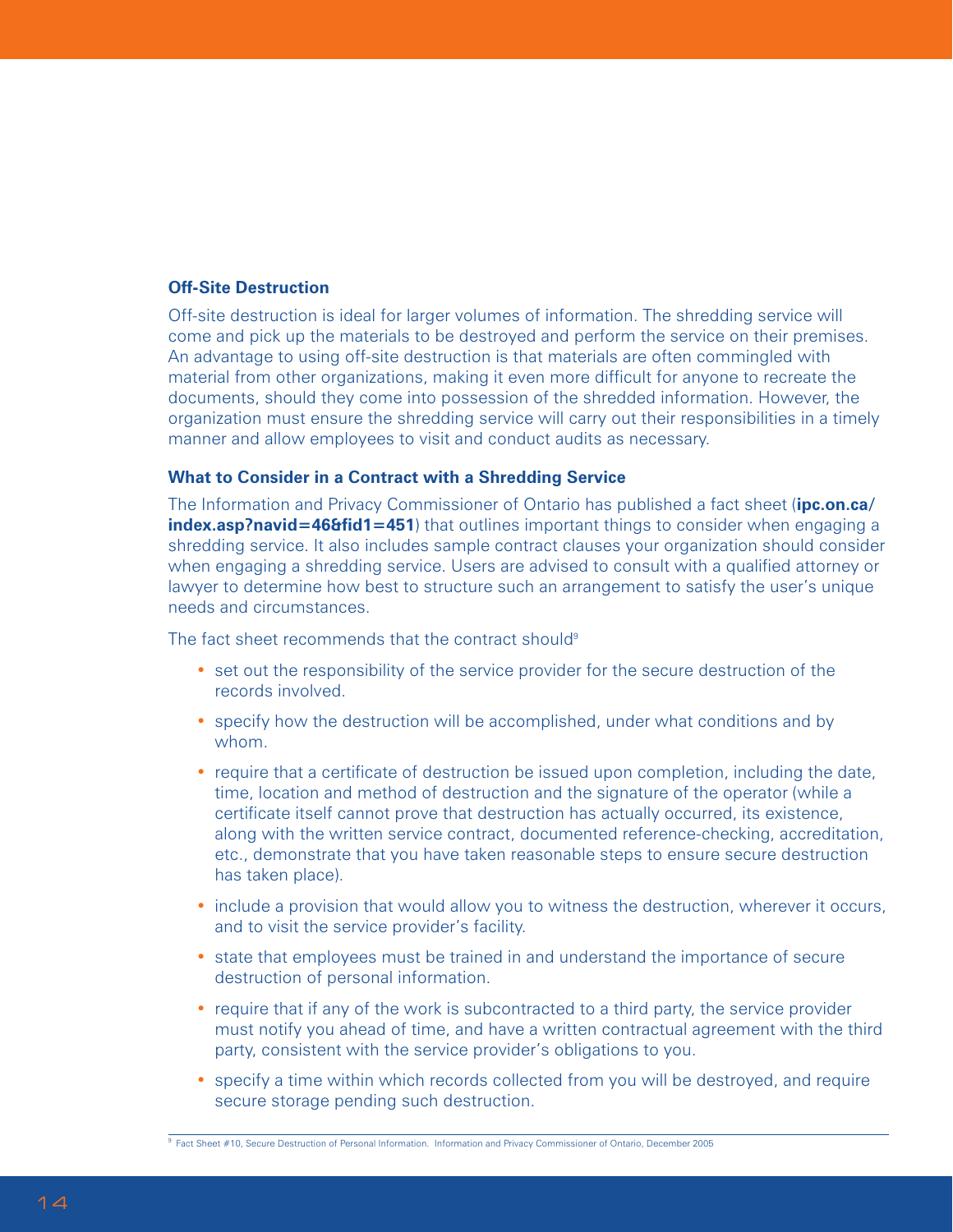<span id="page-16-0"></span>The organization should also ensure that proper due diligence has been performed, proper reference checks have been received and whether the service provider has been accredited by an organization such as the National Association for Information Destruction (NAID).

### **GAPP Principle #8 – Security for Privacy**

Under this principle, the entity protects personal information from unauthorized access (both physical and logical).

Earlier in this publication, one cited benefit of conducting an inventory of personal information was that it would shed light on exactly where and how PI was being stored throughout various departments. By understanding where and how PI is being stored, it allows an organization to review and ensure appropriate measures are being utilized to secure manage PI.





Source: 2008 Annual Survey: U.S. Cost of a Data Breach. PGP Corporation and the Ponemon Institute

#### **Physical Storage**

PI kept on paper must be kept secure by locking that information in file cabinets and not left on desks, even in a locked office. Papers left on desks in a locked office are still vulnerable, since other staff members often access these offices after-hours, such as night-time cleaning. Locking file cabinets that contain PI in both offices and in common areas should be part of daily operating procedures at the end of each business day.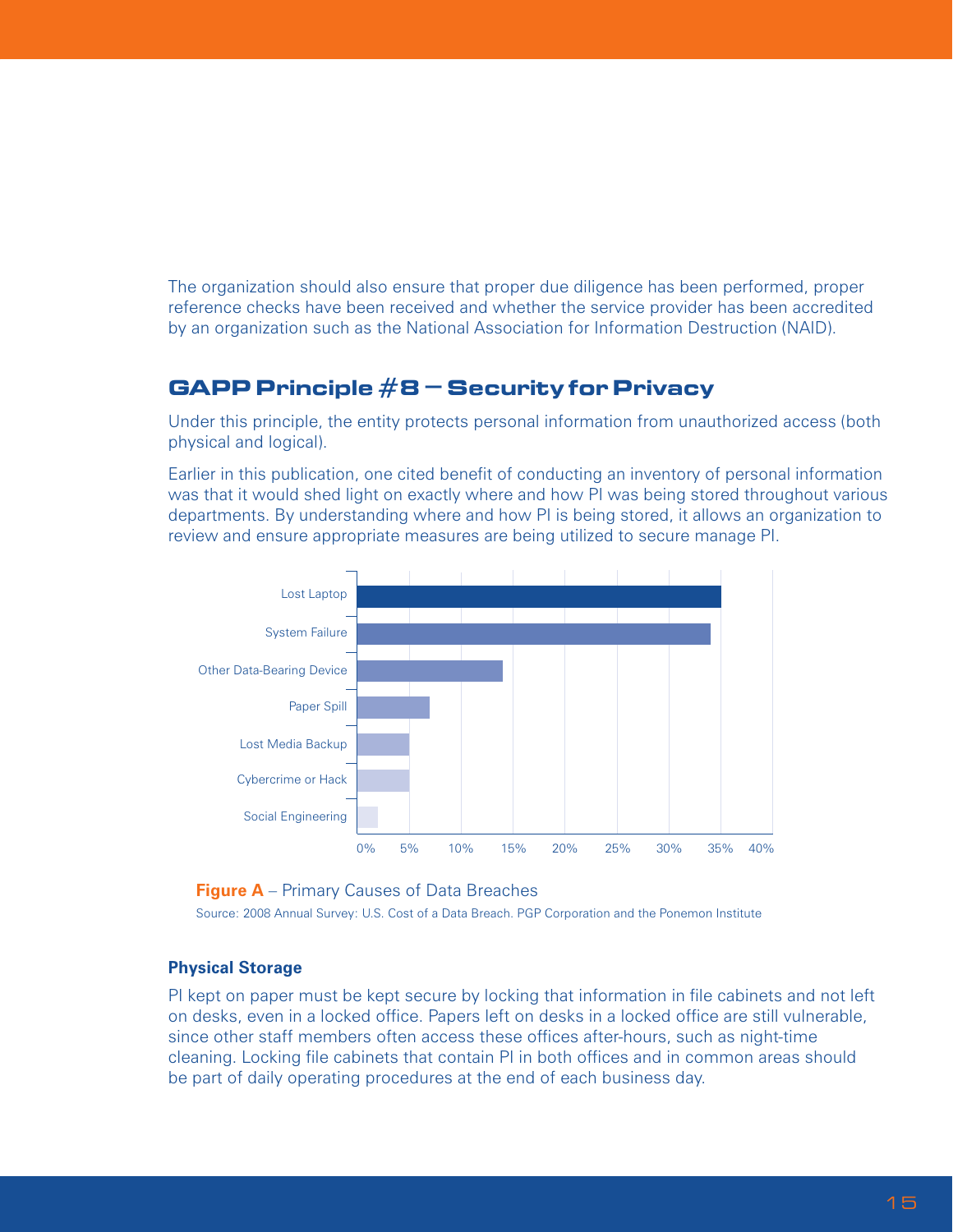Designated storage areas such as warehouses that contain large volumes of records should have adequate physical controls such as surveillance cameras, security guards, badge reader systems, security tape/locks on cartons/containers, alarmed entrances and exits, fire prevention systems, visitor logs, non-descript signs on the building and many other security techniques that may be necessary. Adequate controls should also be provided when records containing personal information are transported from one location to another (for example, office to off-site storage).

#### **Electronic Storage**

Organizations must employ appropriate safeguards to secure mainframes, desktop computers, laptops and other portable electronic devices containing personal information. Many of the suggested safeguards for laptop computers below can be applied to desktop computers as well.

Many security experts suggest utilizing a "defense in layers" strategy to safeguard electronic assets such as personal information. A good information security program should address administrative, technical and physical controls to ensure personal information is adequately protected. Examples include assigning responsibility for information security, firewalls, encryption, user authentication, unique network and system IDs, complex passwords, audit logging, vulnerability assessments, software security patches and upgrades, monitoring for rogue wireless access points, code reviews, cameras to monitor data centers entrances and exits, and many others.

The following points should govern removal of personal information from the worksite:

- Does the PI really need to be taken offsite?
- Has only required information rather than the entire database been taken offsite?
- Is it possible to anonymize the PI by removing personal identifying elements from the information?
- Has the data been encrypted?

#### *Understanding Mobile Computing Threats*

Lost or stolen laptops and other devices such as USB flash drives account for almost half of all data breaches (see figure A). Laptops and notebooks are arguably the most useful mobile computing devices; they combine all the functionality and performance of a workstation with the portability of a briefcase. In many organizations, the laptop has already completely replaced the desktop. Unfortunately, its portability increases the likelihood of it being targeted for theft, thereby increasing the risk that any personal information on the device will be compromised.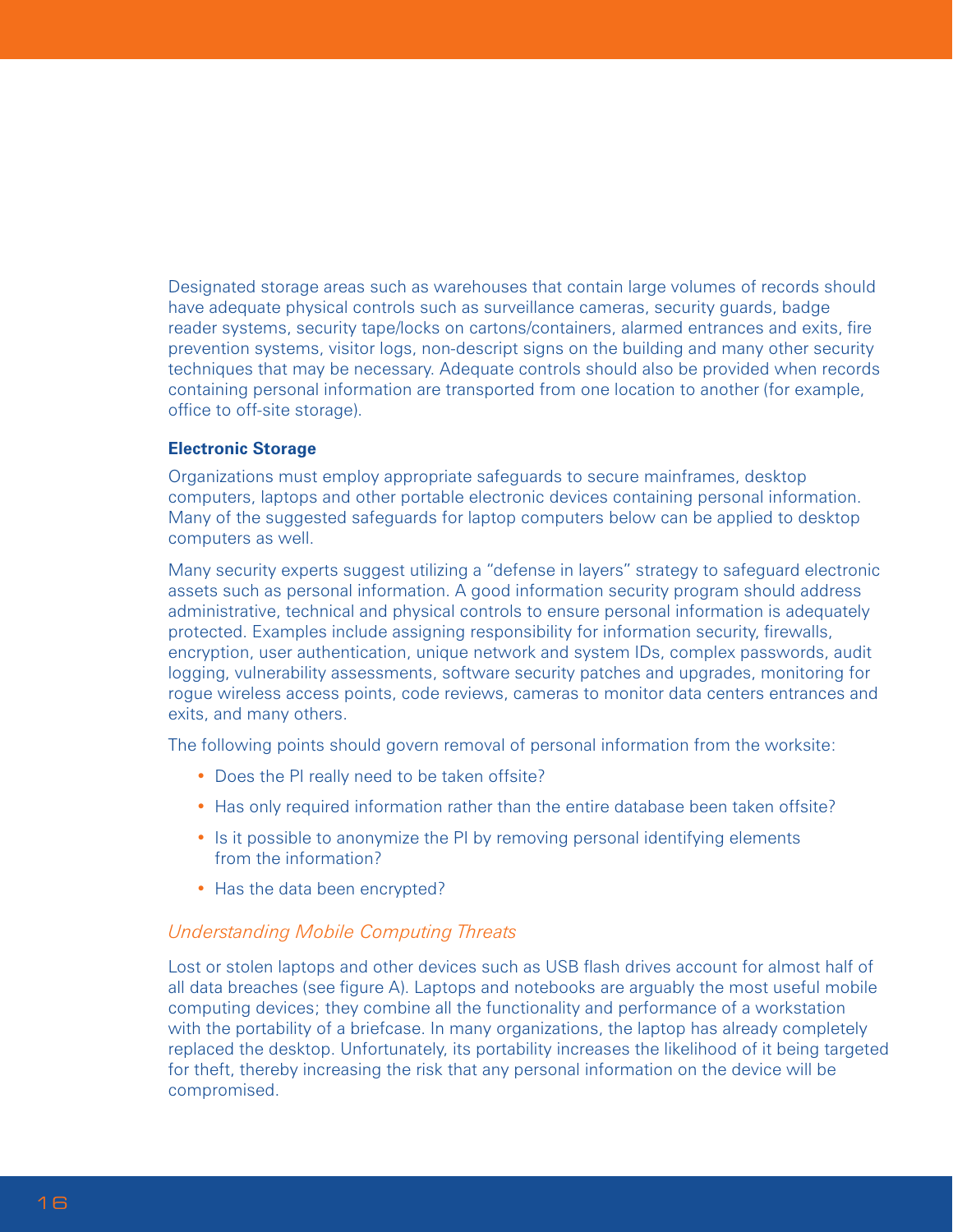#### *Physically Securing Laptop*

Only physical security can deter or prevent laptop theft. Whether at the office or on the road, always keep the laptop physically locked to a fixed object. Secure it with a cable lock even while in use to prevent "snatch-and-run" thefts. A visible cable lock also sends the message to opportunistic thieves that you are security-conscious and not an unassuming and vulnerable target.

Almost half of the most significant privacy breaches have occurred after laptops were stolen from cars parked in plain sight. When in cars, keep laptops in the trunk, underneath car seats, or otherwise covered to keep them out of sight of opportunistic thieves.

Additional Best Practices:

- Use hardware-based hard drive encryption. This new technology is now available from a variety of laptop manufacturers and allows computers to store data automatically in encrypted format on hard drives. Care must be taken to ensure that data is still encrypted when laptops are hibernating or in stand-by mode.
- Use software-based hard drive encryption. In situations where hardware encryption is not available, companies can use the less secure, but very convenient Windows Encrypted File System (EFS) to protect sensitive data. By using this transparent feature of the operating system, users can save files to encrypted folders, thus adding a layer of confidentiality. For stronger encryption, Pretty Good Privacy (PGP), Safeboot or other encryption software can be used.
- Enable BIOS or boot-up passwords. Unlike network user passwords, these passwords can and should be preserved by the IT department in a secure place, in order to access the computer should the user ever forget the password. Employee accountability is preserved because the login password is still only known to the user and not the IT department.
- Enforce a short lock-out period for password-protected screensavers. Although a quick lockout will not prevent theft of the laptop itself, it significantly reduces the risk of a security breach by minimizing the window of vulnerability through which data can be accessed.

**Note:** These best practices should be added to your company's Acceptable Use of Technology Policy or the Mobile Security Policy and communicated to all employees on a regular basis.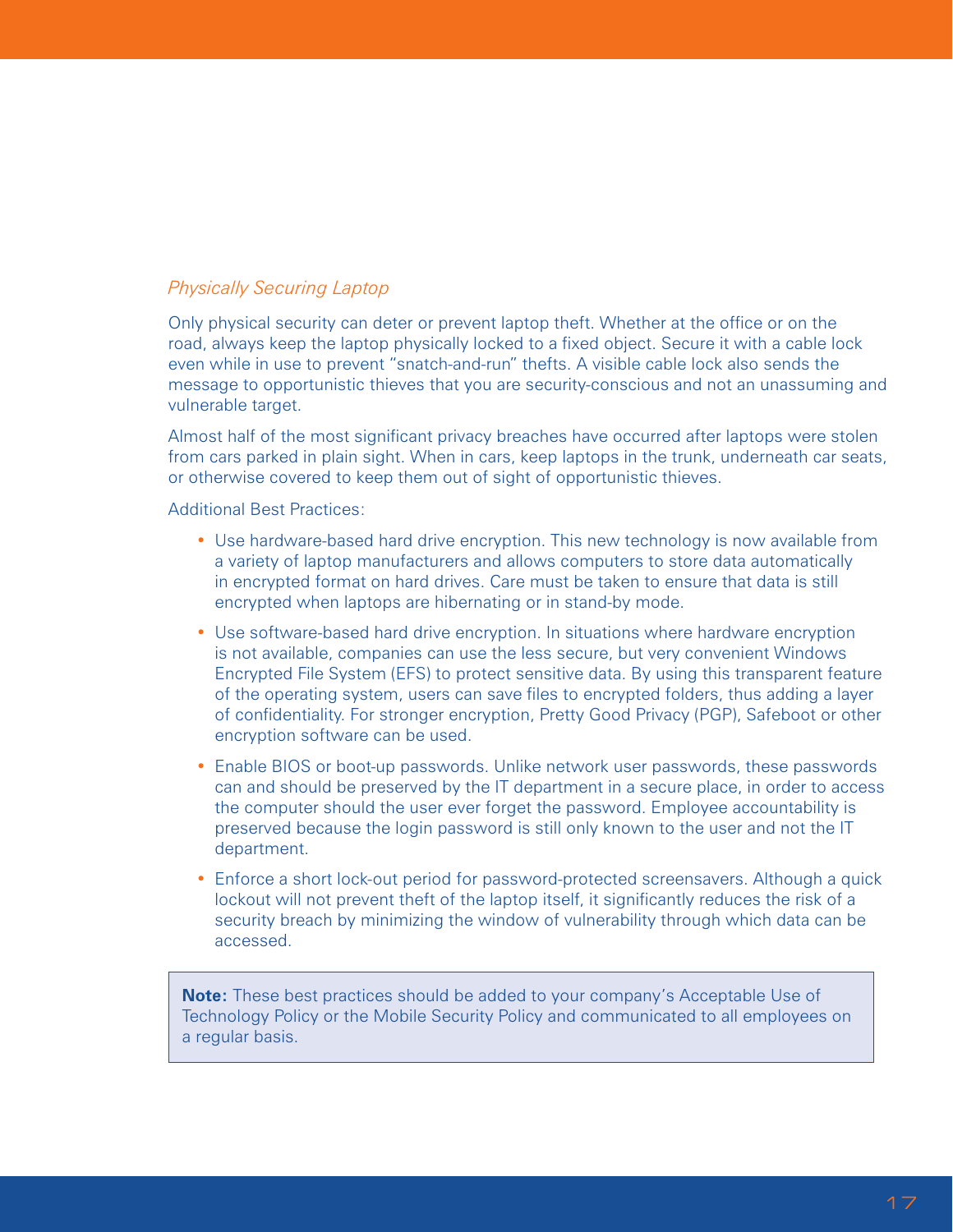#### *Understanding USB Threats*

Universal Serial Bus (USB) flash drives give professionals the convenience of being able to transfer documents between workplace computers or even between work and home. As with mobile devices, the tiny USB drives are just as (if not more) easily misplaced or stolen. Because these devices can store a great wealth of information, the theft of a single USB drive could compromise the security of multiple gigabytes of potentially sensitive data. For this reason alone, the convenience they bring may not be worth the risk, and companies often choose to block removable USB devices altogether. If their use is absolutely necessary in your company, then USB drive security should be enhanced through the use of encryption features. These features may be built in by the device manufacturers or installed by thirdparty applications.

#### **Brand-Specific Locking to Prevent External Data Theft**

Brand-specific locking refers to the practice of restricting the installation of USB devices to a single brand. This method simulates "authorized" devices so only a single-brand USB drive can communicate with all computers; an intruder cannot simply insert an "unauthorized" USB drive and electronically "snatch-and-grab" confidential files with a simple drag-and-drop. In practice, a lesser-known brand may be used to reduce the likelihood of an unauthorized USB drive connecting to a computer under the guise of a legitimate company device.

#### **Secure Storage: Data Under Lock and Key**

A USB drive, as with any other device that stores confidential company data, is an asset that needs to be protected from unauthorized physical access. USB devices should be attached to keychains whenever possible or otherwise carried on one's person, and stored in a locked cabinet or secure area when not in transit. Policies should state clearly that USB drives must never be left unattended.

#### *Applying Hard Drive Encryption to Protect Confidentiality*

Removable drives are normally portable, high-capacity hard drives (or even rewritable DVD drives) that connect to a computer by means of a USB connector or similar mechanism. The main difference between USB drives and removable drives is size and capacity; USB drives have an average 2 to 4 gigabyte (GB) capacity and removable drives have an average of 250 to 400 GB. Because of their similar functions, most security measures for USB drives are applicable here.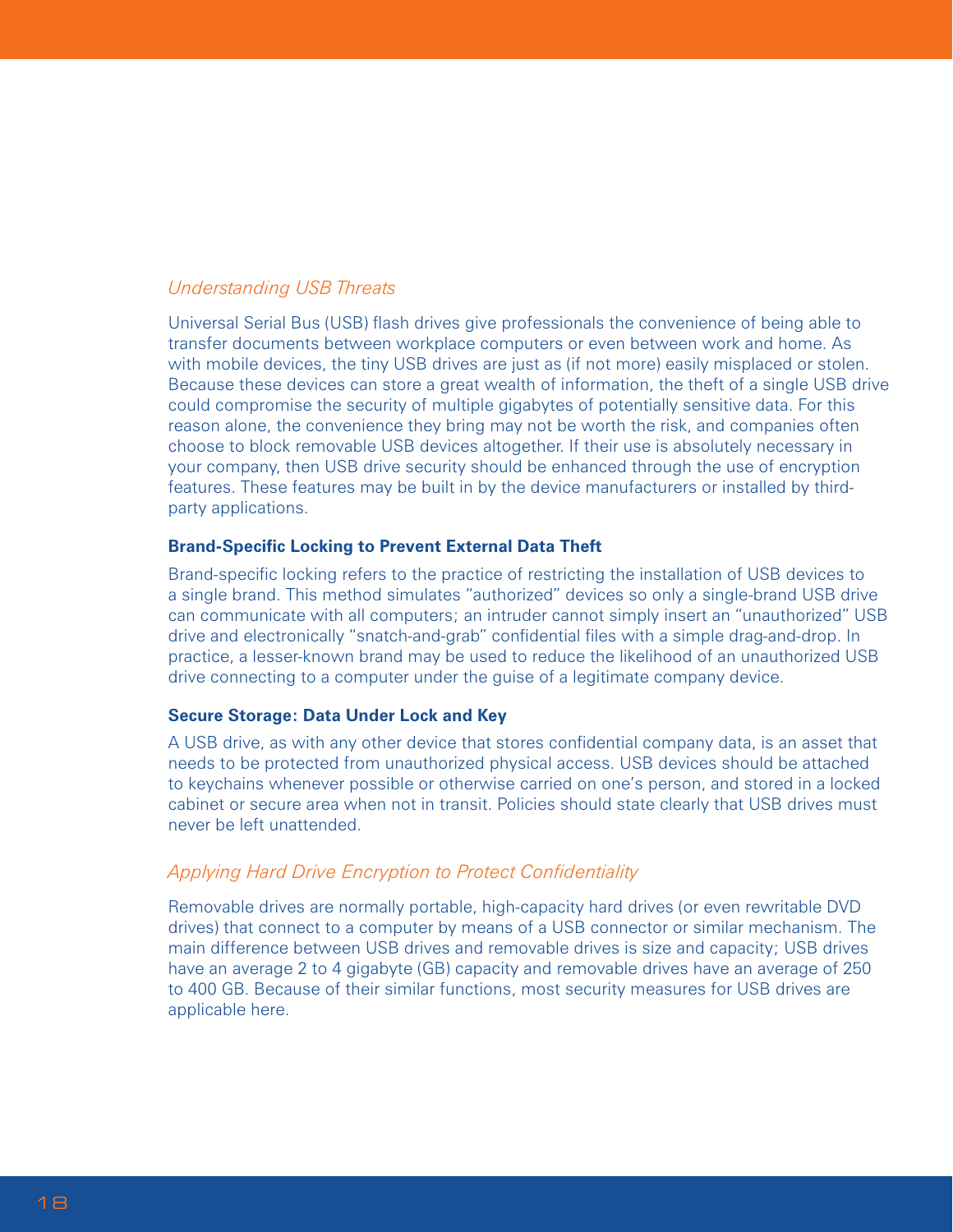Since larger hard drives carry more data, a security breach resulting from the theft of a hard drive is likely to be significantly more damaging than one resulting from the theft of a USB drive. Fortunately, some removable hard drives offer built-in encryption in particular for the purposes of archiving and backing up data offsite.

#### **Ensuring Backups Are Secure**

Once data is retained in a relatively permanent medium such as a high-capacity tape cartridge, DVD or hard disk, the question often becomes, "What do we do with it?" The primary options are onsite retention and offsite retention.

#### **Onsite Backup Retention**

Advantages: Store the data onsite in a secure, limited-access area. The data is stored securely, inexpensively and is immediately available for use as required.

Disadvantages: Backup data stored onsite shares the same physical risks as the infrastructure: flooding, fire, earthquakes, etc., that threaten the servers that store the original data. A crisis could result in the loss of both primary and backup data storage with little or no chance of recovery.

Daily or weekly backups can quickly generate many storage media. Given that such media should be stored in protective cases such as flame-resistant or waterproof cabinets, costs can escalate and the space soon becomes insufficient.

#### **Offsite Backup Storage – Satellite Office**

Data can also be stored offsite at a satellite office geographically distant from the office processing the backups, or at a third-party storage service. All data should be encrypted before being removed from organizational premises. Encryption software is included in most of today's data backup hardware and software, but the process of encryption is time- consuming when large volumes of data must be stored.

Advantages: Storage at a satellite office ensures backup data is stored under similar organizational security and can be retrieved quickly.

Disadvantages: Unlike onsite storage, offsite storage incurs the costs of courier services.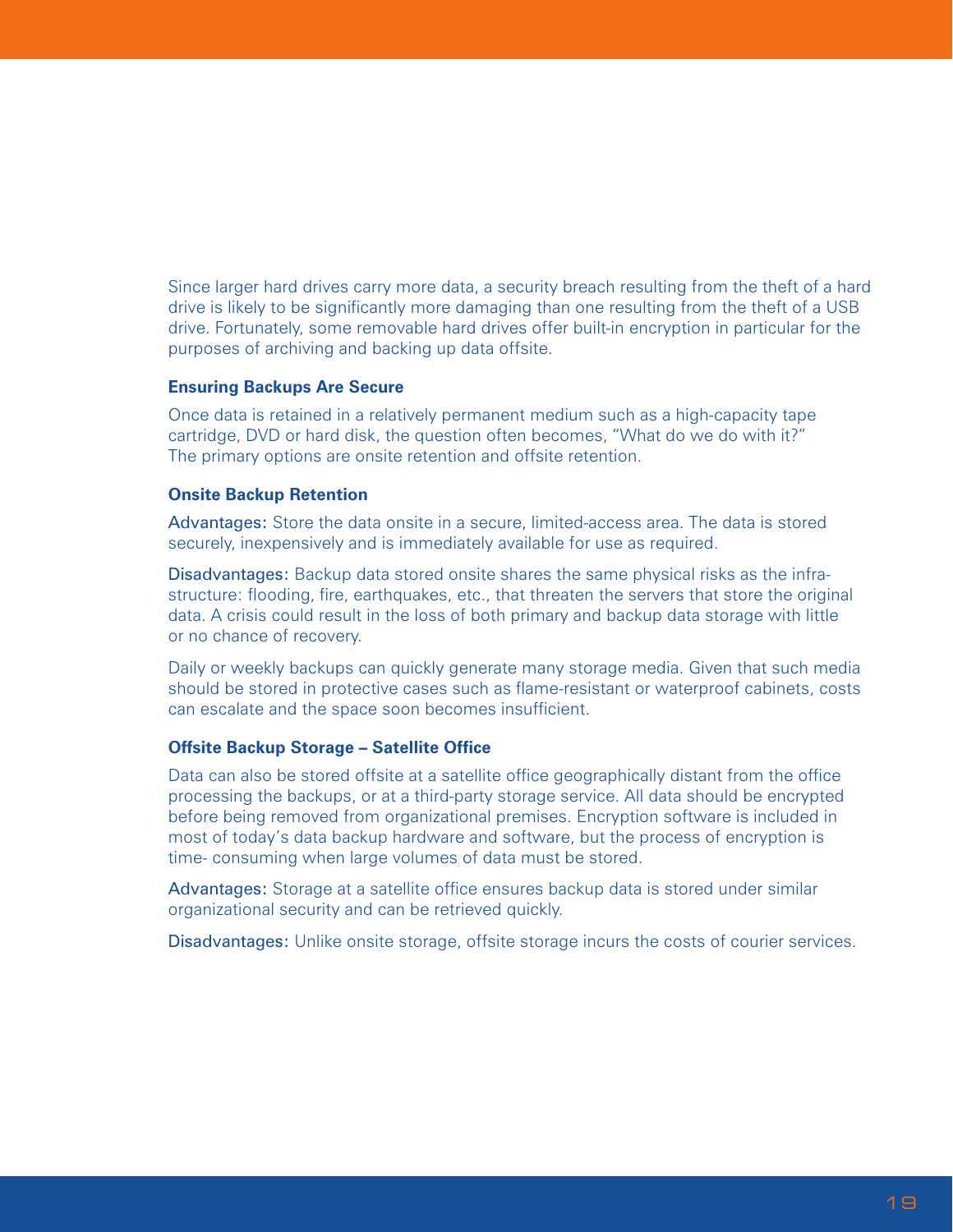Executives at small organizations may be tempted to store backup tapes at home. Unfortunately, they may be more at risk there than being stored securely at the workplace. Statistically, more than 50% of data tape theft occurs in the homes of employees and more importantly, such theft usually indicates a targeted attack, rather than a random crime of opportunity. The workplace is a controlled environment with numerous physical and logical security and safety measures. Thoroughly review the security and safety measures in place before committing to an offsite location.

#### **Did You Know?**

Although it may be cost-efficient to use employees who frequently commute between geographically distant offices as couriers, they lack the reliability and security of established courier services. For instance, courier services offer defined delivery times and security measures, while employees make little, if any, provision for security and service reliability.

#### **Offsite Backup Storage – Third-Party Service Provider**

An alternative to the above is to outsource data backup and retention altogether. There are a number of data retention services that provide backup via encrypted remote network connections. The need for storage of physical media, transportation costs and other logistical support is gone. This alternative, however, requires a significant investment in networking technology to ensure sufficient network capacity, speed and reliability throughout the backup process.

A third-party Service Level Agreement should address:

- Environmental conditions: various media require specific temperature and humidity controls to prevent compromising the integrity of the data stored on them.
- Security of the media during transportation: media can be damaged, lost, stolen or destroyed in transit.
- Timeliness: the service provider's protocols must permit backup media to be stored in an easily retrievable manner. Data recovery in a crisis must not be impeded.

All data should be encrypted before being removed from organizational premises. Encryption software is included in most of today's data backup hardware/software, but the process of encryption is time-consuming when large volumes of data must be stored.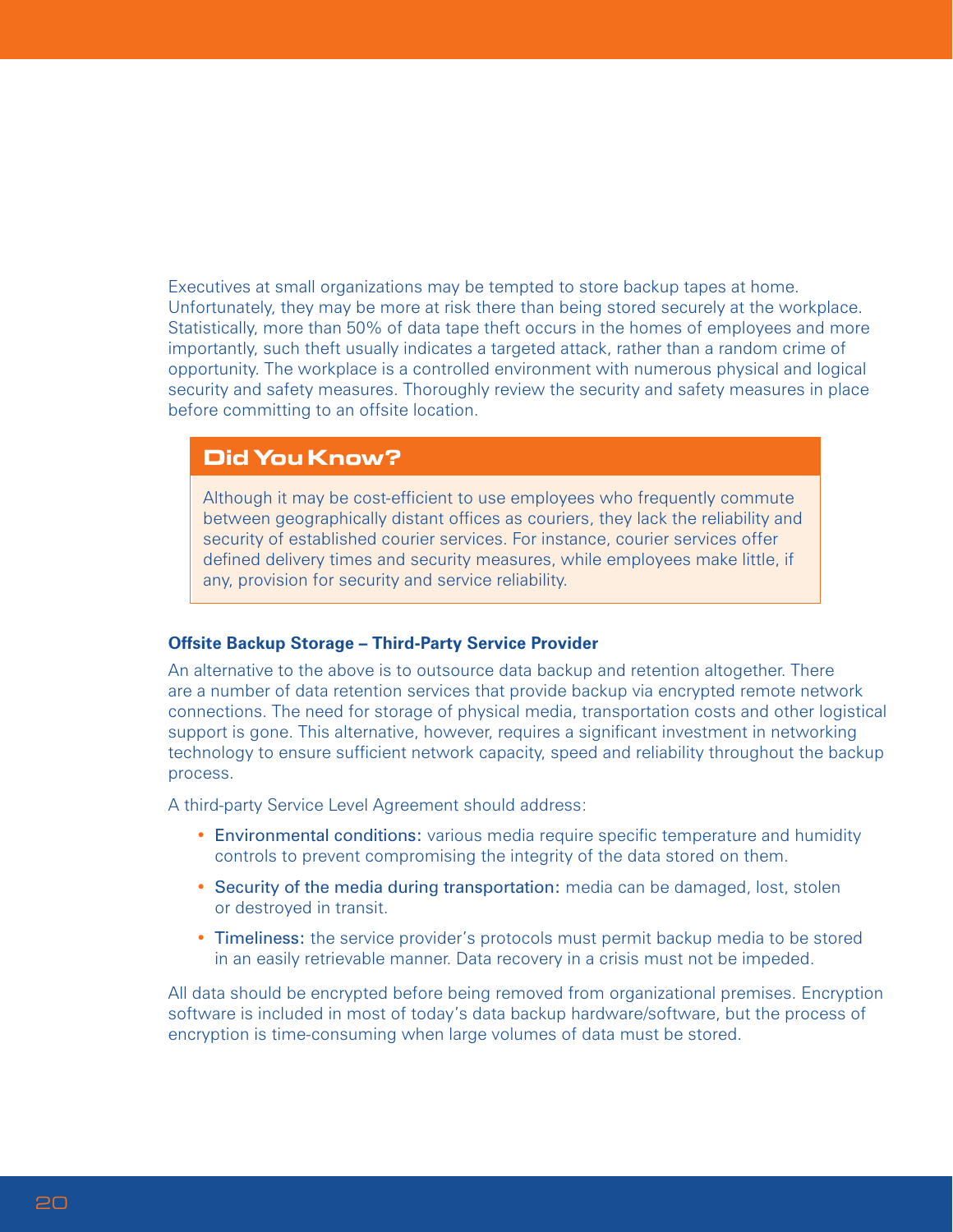### <span id="page-22-0"></span>**GAPP Principle #10 – Monitoring and Enforcement**

In this principle, the organization should monitor compliance with its privacy policies and procedures and have procedures to address privacy-related complaints and disputes.

In addition to establishing policies and procedures regarding the retention of PI, it is also essential that these policies and procedures be monitored and enforced to ensure compliance with privacy legislation. Failure to do so can lead to:

- Unnecessary additional costs for storage
- Increased likelihood of a breach
- More extensive impact of a breach

Failure to abide by established policies and procedures can lead to an increased likelihood of a breach. This can happen in a case such as employees not destroying PI properly, perhaps by dumping PI into a recycling bin instead of shredding it. Also, failure to destroy PI on a timely basis will make more data available for a breach, thereby making the impact of a breach more severe.

Organizations should have monitoring programs in place to ensure that records management policies and procedures are being followed. Examples include periodically (at least annually) reconciling personal information inventory records to confirm its accuracy. This reconciliation would confirm such things as location of data, data owners, types of personal information retained, third parties where data is disclosed, and so forth. Organizations should also monitor access to personal information to ensure the data is not breached or compromised. They should have a management structure in place that takes appropriate corrective action when deficiencies are identified. An example is an incident response team in the event of a breach of personal information.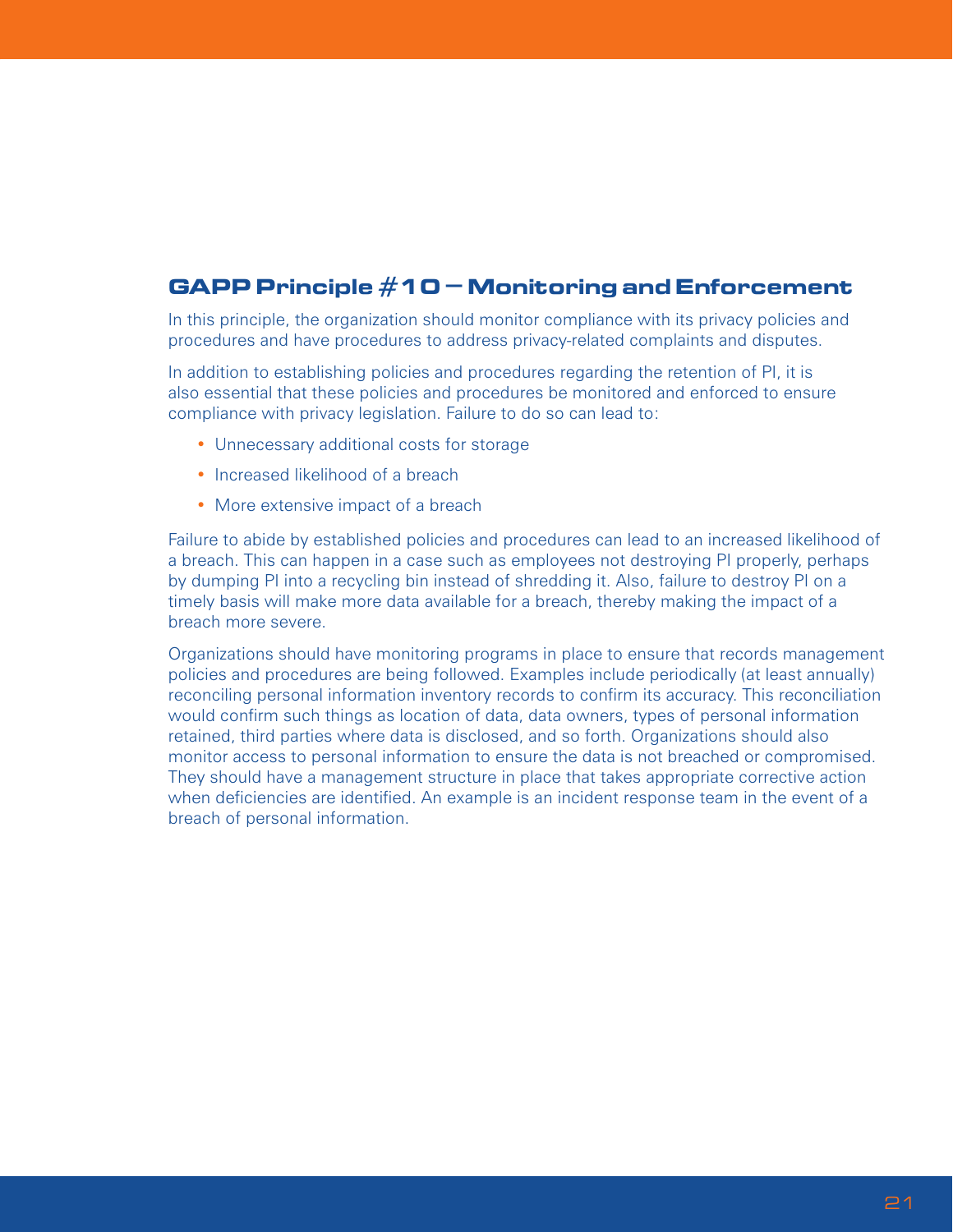# <span id="page-23-0"></span>V. Conclusion

Designing privacy into an organization's records management policies and procedures is a critical component to having a robust privacy program. Both records management personnel and privacy officers must work together to ensure personal information is properly and securely stored, retained and destroyed. GAPP provides a number of best practices organizations should consider in their records management program to ensure privacy concerns have been addressed.

Certified Public Accountants and Chartered Accountants are business advisers who provide a number of services that can help organizations assess their compliance with their policies and procedures. An independent assessment may be conducted<sup>10</sup> or independent audit may be undertaken where the organization desires a report that could be disclosed to external parties.

The AICPA and the CICA have developed privacy resources to assist organizations in meeting their privacy obligations. In particular, organizations are encouraged to make use of the AICPA/CICA Privacy Risk Assessment Tool. It is a spreadsheet-based tool that allows organizations to conduct their own privacy risk assessment against GAPP and helps identify areas that may require additional attention and action. This and other privacy resources are available from **[aicpa.org/privacy](www.aicpa.org/privacy)** and **[cica.ca/privacy](http://www.cica.ca/service-and-products/privacy)**.

<sup>10</sup> For internal use only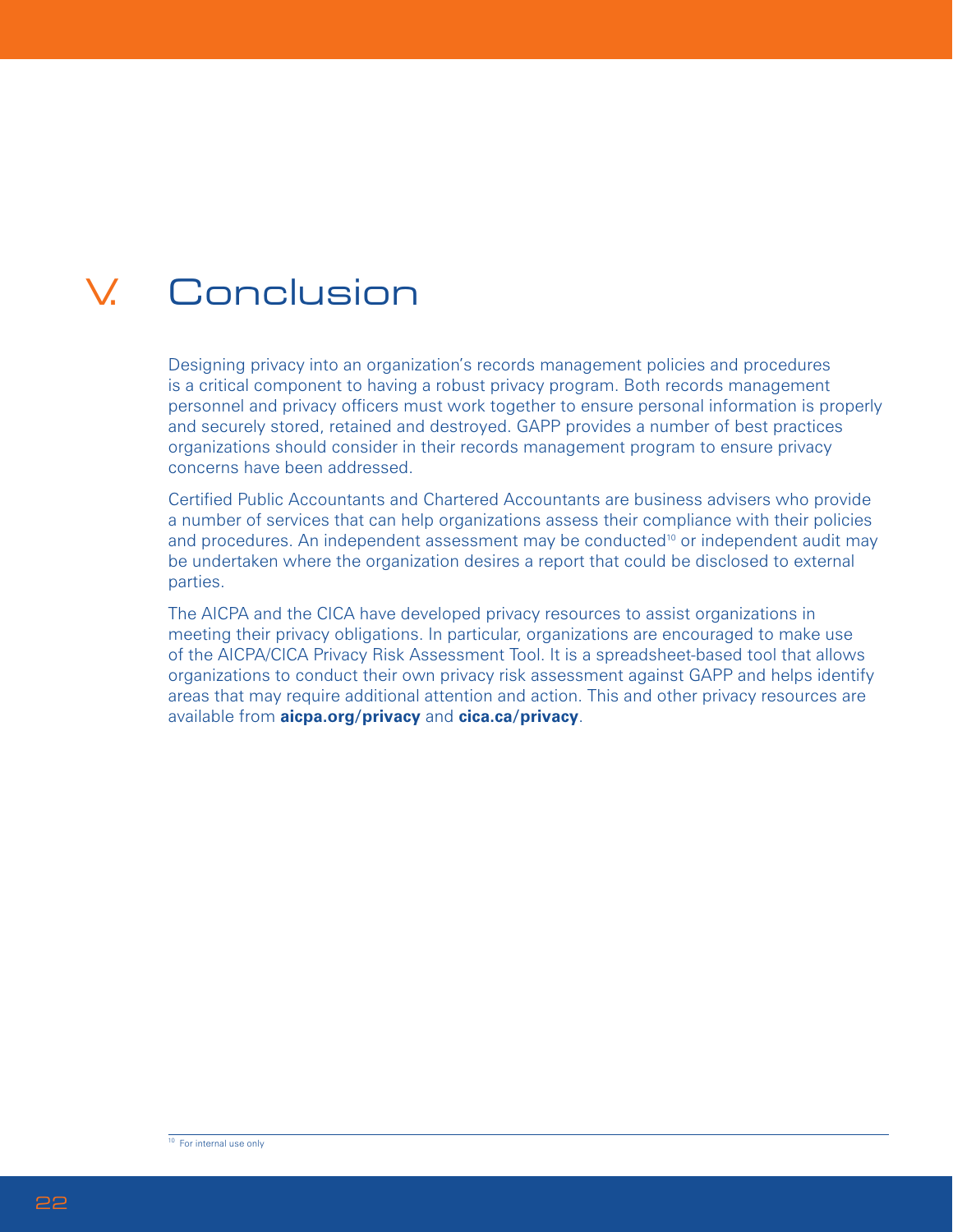# <span id="page-24-0"></span>VI. Appendix A

#### **Generally Accepted Privacy Principles**

- 1. Management. The entity defines, documents, communicates and assigns accountability for its privacy policies and procedures.
- 2. Notice. The entity provides notice about its privacy policies and procedures and identifies the purposes for which personal information is collected, used, retained and disclosed.
- 3. Choice and consent. The entity describes the choices available to the individual and obtains implicit or explicit consent with respect to the collection, use and disclosure of personal information.
- 4. Collection. The entity collects personal information only for the purposes identified in the notice.
- 5. Use, retention and disposal. The entity limits the use of personal information to the purposes identified in the notice and for which the individual has provided implicit or explicit consent. The entity retains personal information for only as long as necessary to fulfill the stated purposes or as required by law or regulations and thereafter appropriately disposes of such information.
- 6. Access. The entity provides individuals with access to their personal information for review and update.
- 7. Disclosure to third parties. The entity discloses personal information to third parties only for the purposes identified in the notice and with the implicit or explicit consent of the individual.
- 8. Security for privacy. The entity protects personal information against unauthorized access (both physical and logical).
- 9. Quality. The entity maintains accurate, complete and relevant personal information for the purposes identified in the notice.
- 10. Monitoring and enforcement. The entity monitors compliance with its privacy policies and procedures and has procedures to address privacy-related complaints and disputes.